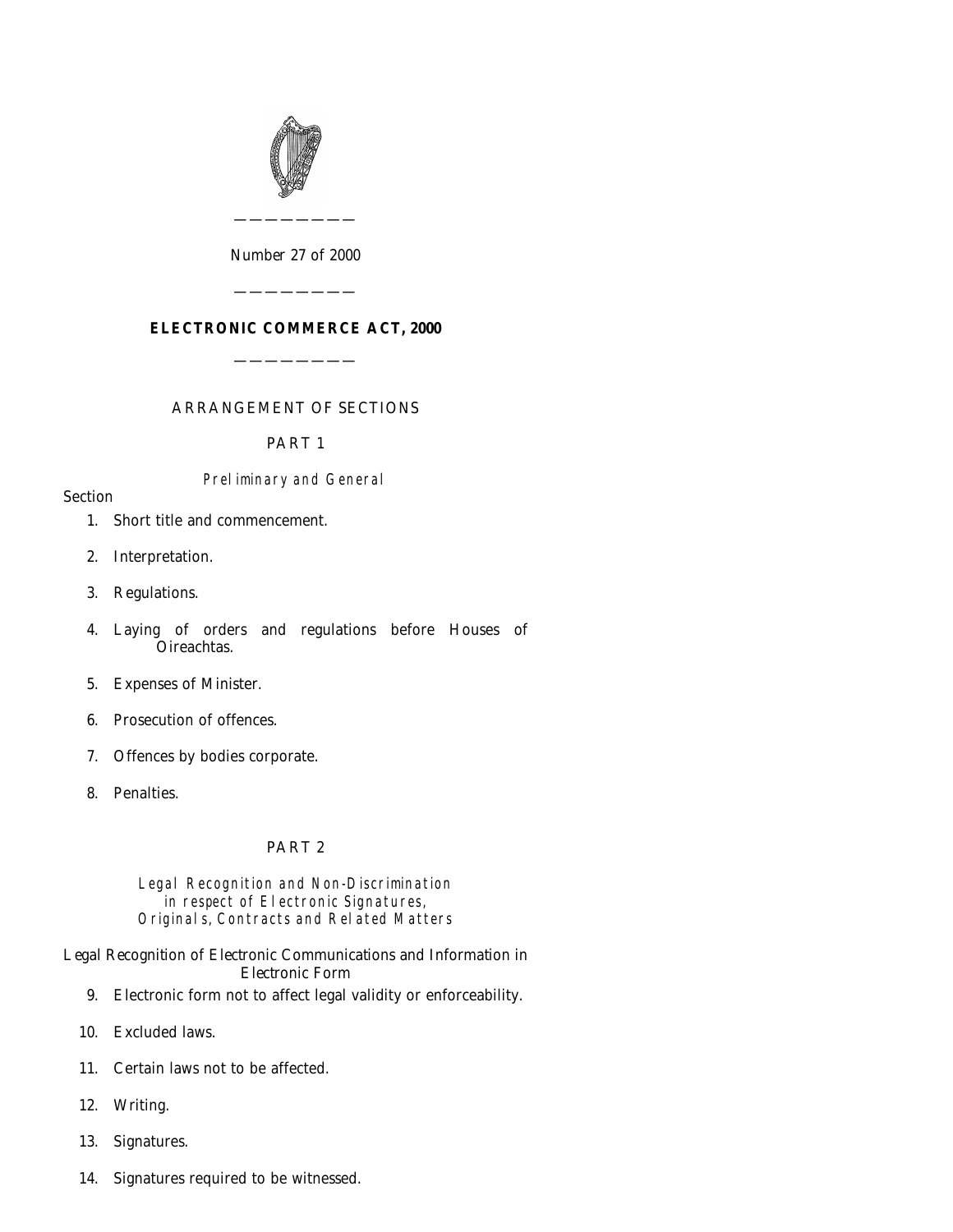Section

- [15. Consumer law to apply.](#page-11-0)
- [16. Documents under seal.](#page-11-0)
- [17. Electronic originals.](#page-12-0)
- [18. Retention and production.](#page-13-0)
- [19. Contracts.](#page-14-0)
- [20. Acknowledgement of receipt of electronic communications.](#page-14-0)
- [21. Time and place of dispatch and receipt of electronic](#page-15-0) communications.
- [22. Admissibility.](#page-15-0)
- [23. Defamation law to apply.](#page-16-0)

### *General*

- [24. Electronic form not required.](#page-16-0)
- [25. Prohibition of fraud and misuse of electronic signatures and](#page-16-0) signature creation devices.
- [26. Activities partly outside the State.](#page-17-0)
- [27. Investigative procedures.](#page-17-0)
- [28. Confidentiality of deciphering data.](#page-18-0)

# PART 3

# Certification Services

- [29. Accreditation and supervision of certification service pro](#page-18-0)viders.
- [30. Liability of certification service providers.](#page-19-0)

# PART 4

## Domain Name Registration

[31. Registration of domain names.](#page-20-0)

## **[SCHEDULE](#page-21-0)**

————————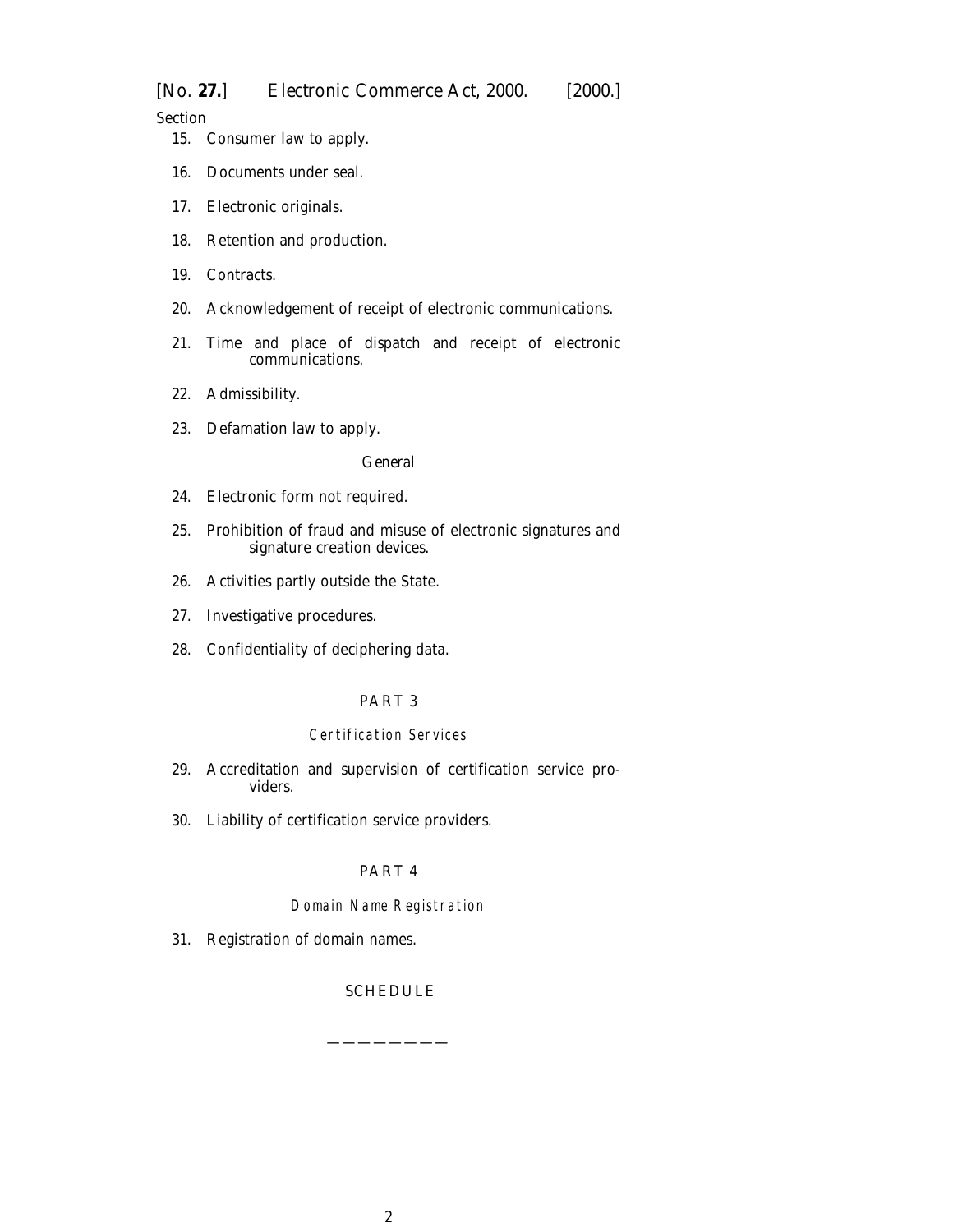Acts Referred to

| Companies Act, 1990                | 1990, No. 33        |  |
|------------------------------------|---------------------|--|
| Consumer Credit Act, 1995          | 1995, No. 24        |  |
| Criminal Evidence Act, 1992        | 1992. No. 12        |  |
| Petty Sessions (Ireland) Act, 1851 | 14 & 15 Vict., c.93 |  |
| Succession Act, 1965               | 1965, No. 27        |  |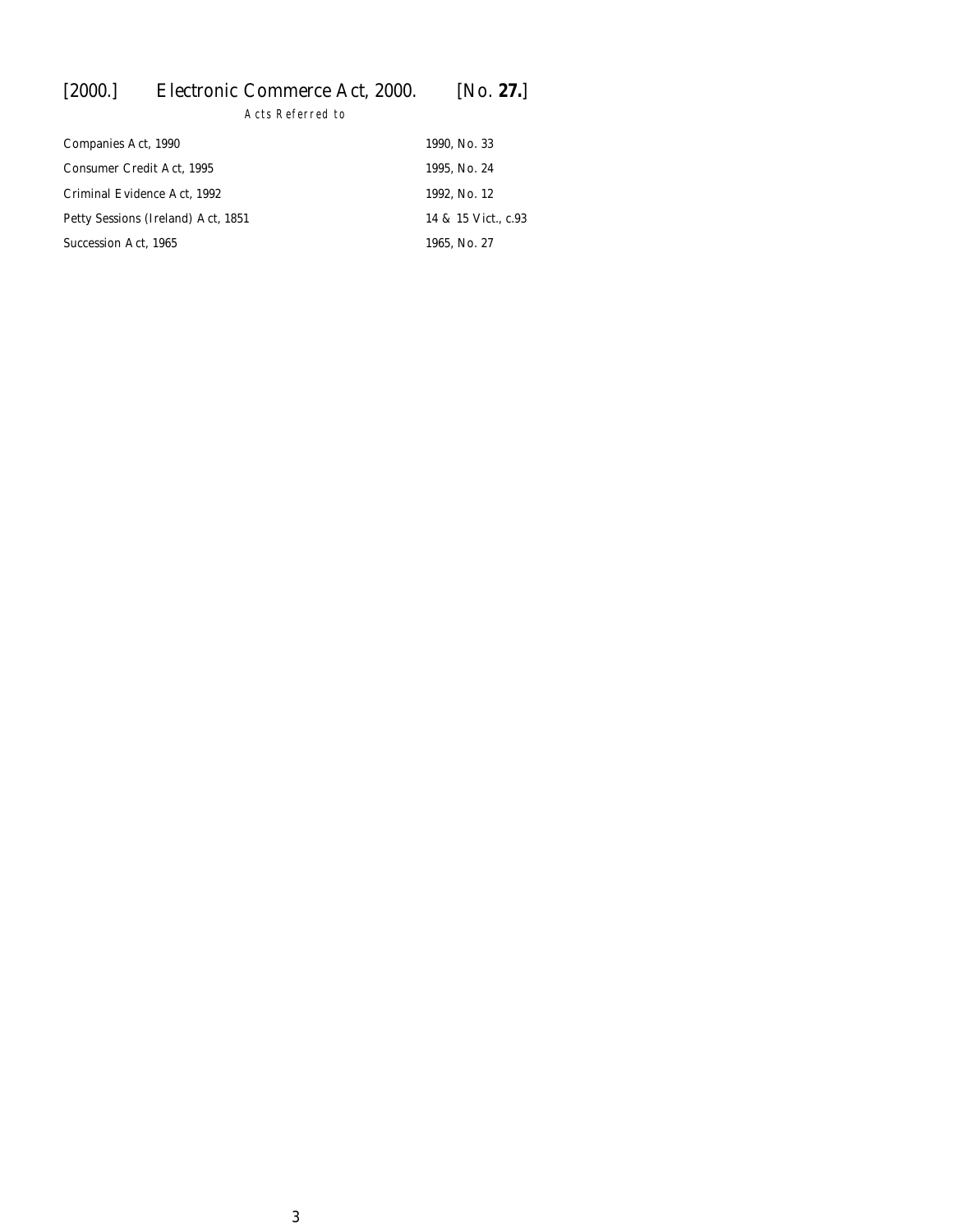<span id="page-3-0"></span>

*Number* 27 *of* 2000

————————

# **ELECTRONIC COMMERCE ACT, 2000**

————————

————————

AN ACT TO PROVIDE FOR THE LEGAL RECOGNITION OF ELECTRONIC CONTRACTS, ELECTRONIC WRITING, ELECTRONIC SIGNATURES AND ORIGINAL INFOR-MATION IN ELECTRONIC FORM IN RELATION TO COMMERCIAL AND NON-COMMERCIAL ACTIONS AND DEALINGS AND OTHER MATTERS, THE ADMISSIBILITY OF EVIDENCE IN RELATION TO SUCH MATTERS, THE ACCREDITATION, SUPER-VISION AND LIABILITY OF CERTIFICATION SERVICE PROVIDERS AND THE REGISTRATION OF DOMAIN NAMES, AND TO PROVIDE FOR RELATED MATTERS. [10*th July,* 2000]

BE IT ENACTED BY THE OIREACHTAS AS FOLLOWS:

## PART 1

## Preliminary and General

**1.**—(1) This Act may be cited as the Electronic Commerce Act, Short title and 2000. commencement.

(2) This Act shall come into operation on such day or days as the Minister, after consultation with the Minister for Enterprise, Trade and Employment, may appoint by order or orders, either generally or with reference to any particular purpose or provision, and different days may be so appointed for different purposes or different provisions.

**2.**—(1) In this Act, unless the context otherwise requires—

Interpretation.

''accreditation'' means an accreditation under *section 29(2)*;

''addressee'', in relation to an electronic communication, means a person or public body intended by the originator to receive the electronic communication, but does not include a person or public body acting as a service provider in relation to the processing, receiving or storing of the electronic communication or the provision of other services in relation to it;

''advanced electronic signature'' means an electronic signature—

(*a*) uniquely linked to the signatory,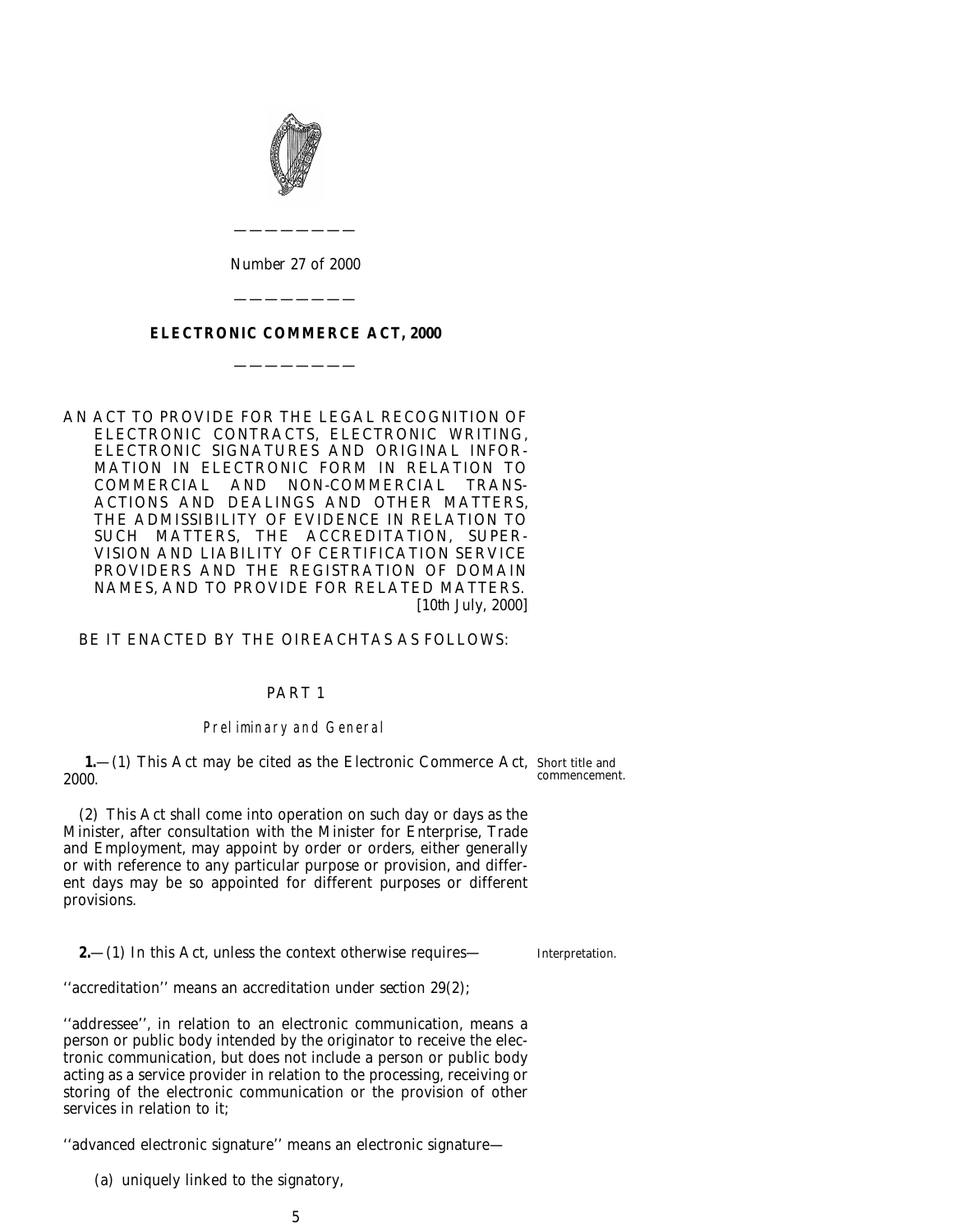- (*b*) capable of identifying the signatory,
- (*c*) created using means that are capable of being maintained by the signatory under his, her or its sole control, and
- (*d*) linked to the data to which it relates in such a manner that any subsequent change of the data is detectable;

''certificate'' means an electronic attestation which links signature verification data to a person or public body, and confirms the identity of the person or public body;

"certification service provider" means a person or public body who issues certificates or provides other services related to electronic signatures;

''Directive'' means the European Parliament and Council Directive 1999/93/EC of 13 December, 1999<sup>1</sup>;

''electronic'' includes electrical, digital, magnetic, optical, electromagnetic, biometric, photonic and any other form of related technology;

''electronic communication'' means information communicated or intended to be communicated to a person or public body, other than its originator, that is generated, communicated, processed, sent, received, recorded, stored or displayed by electronic means or in electronic form, but does not include information communicated in the form of speech unless the speech is processed at its destination by an automatic voice recognition system;

''electronic contract'' means a contract concluded wholly or partly by means of an electronic communication;

''electronic signature'' means data in electronic form attached to, incorporated in or logically associated with other electronic data and which serves as a method of authenticating the purported originator, and includes an advanced electronic signature;

''excluded law'' means a law referred to in *section 10*;

''information'' includes data, all forms of writing and other text, images (including maps and cartographic material), sound, codes, computer programmes, software, databases and speech;

''information system'' means a system for generating, communicating, processing, sending, receiving, recording, storing or displaying information by electronic means;

''legal proceedings'' means civil or criminal proceedings, and includes proceedings before a court, tribunal, appellate body of competent jurisdiction or any other body or individual charged with determining legal rights or obligations;

''Minister'' means the Minister for Public Enterprise;

''originator'', in relation to an electronic communication, means the person or public body by whom or on whose behalf the electronic communication purports to have been sent or generated before storage, as the case may be, but does not include a person or public body acting as a service provider in relation to the generation, processing,

1 OJ No. L13/12 of 19/1/2000, p. 13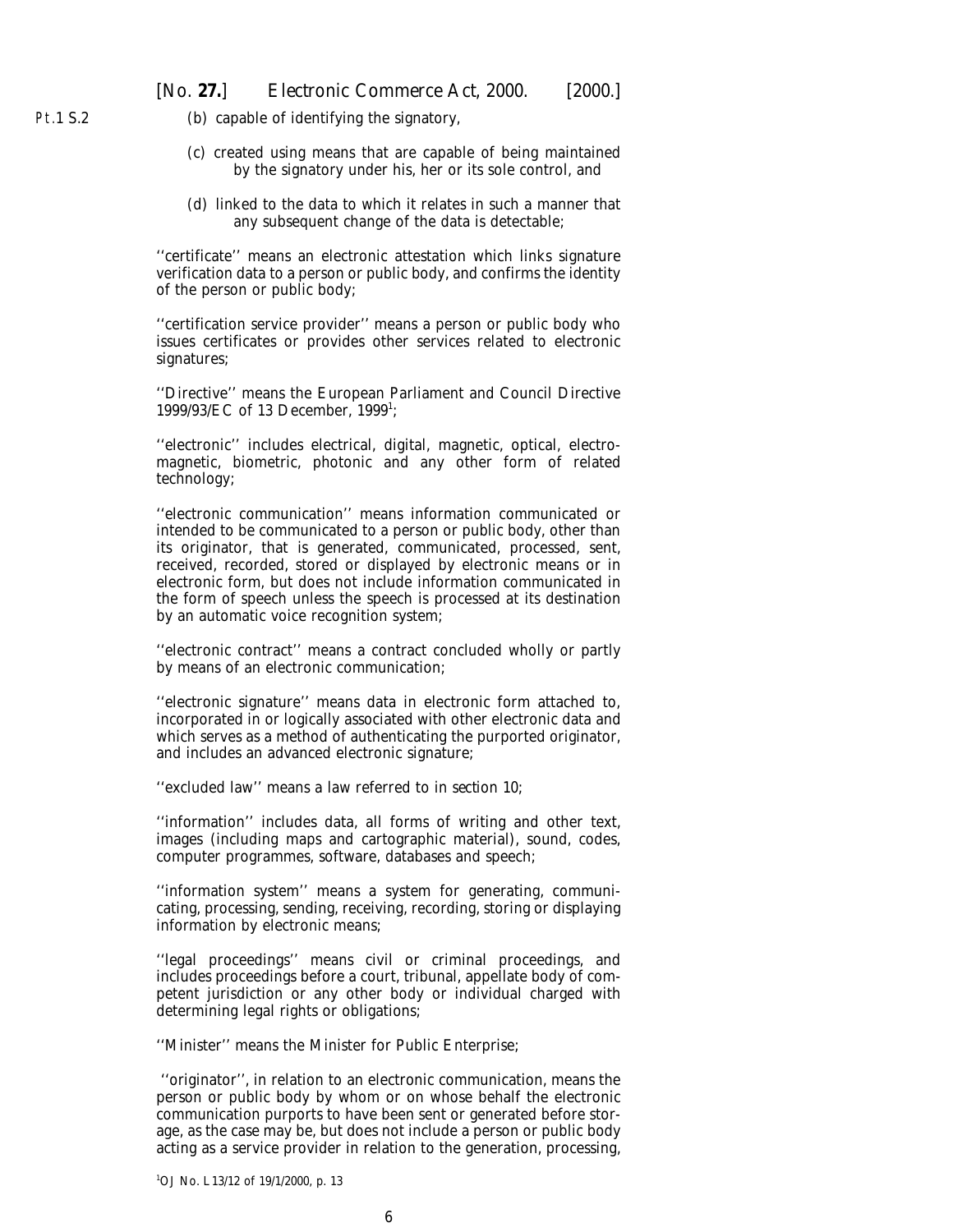sending or storing of that electronic communication or providing Pt.1 S.2other services in relation to it;

''person'' does not include a public body;

''prescribed'' means prescribed by regulations made under *section 3*;

''public body'' means—

- (*a*) a Minister of the Government or a Minister of State,
- (*b*) a body (including a Department of State but not including a non-government organisation) wholly or partly funded out of the Central Fund or out of moneys provided by the Oireachtas or moneys raised by local taxation or charges, or
- (*c*) a commission, tribunal, board or body established by an Act or by arrangement of the Government, a Minister of the Government or a Minister of State for a non-commercial public service or purpose;

''qualified certificate'' means a certificate which meets the requirements set out in Annex I and is provided by a certification service provider who fulfils the requirements set out in Annex II;

''secure signature creation device'' means a signature creation device which meets the requirements set out in Annex III;

''signatory'' means a person who, or public body which, holds a signature creation device and acts in the application of a signature by use of the device either on his, her or its own behalf or on behalf of a person or public body he, she or it represents;

''signature creation data'' means unique data, such as codes, passwords, algorithms or private cryptographic keys, used by a signatory or other source of the data in generating an electronic signature;

"signature creation device" means a device, such as configured software or hardware used to generate signature creation data;

''signature verification data'' means data, such as codes, passwords, algorithms or public cryptographic keys, used for the purposes of verifying an electronic signature;

''signature verification device'' means a device, such as configured software or hardware used to generate signature verification data.

(2) In the application of this Act, ''writing'', where used in any other Act or instrument under an Act (and whether or not qualified by reference to it being or being required to be under the hand of the writer or similar expression) shall be construed as including electronic modes of representing or reproducing words in visible form, and cognate words shall be similarly construed.

- (3) In this Act—
	- (*a*) a reference to a section is a reference to a section of this Act, unless it is indicated that a reference to some other enactment is intended,
	- (*b*) a reference to a subsection, paragraph or subparagraph is a reference to a subsection, paragraph or subparagraph of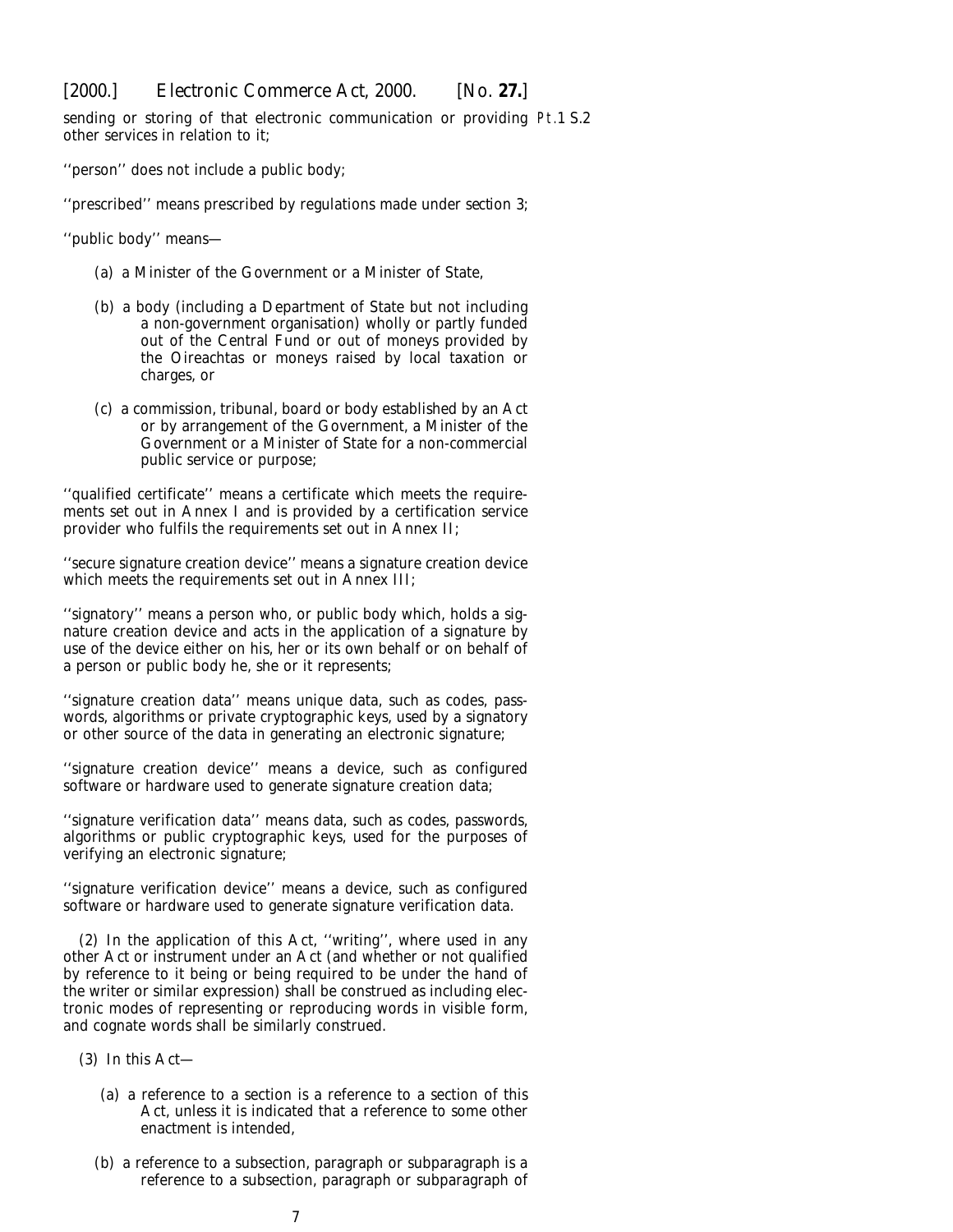<span id="page-6-0"></span>Pt.1 S.2

the provision in which the reference is made, unless it is indicated that a reference to some other provision is intended,

- (*c*) a reference to an enactment shall, except to the extent that the context otherwise requires, be construed as a reference to that enactment as amended by or under any other enactment, and
- (*d*) a reference to an Annex by number is a reference to the Annex so numbered to the Directive and included in the *Schedule* to this Act.
- (4) Where in any legal proceedings the question of whether—
	- (*a*) a body is a non-government organisation, or
	- (*b*) a body, commission, tribunal or board is or was established by an Act or by arrangement of the Government, a Minister of the Government or a Minister of State for a noncommercial service or purpose,

is in issue then, for the purpose of establishing whether it is or is not a public body as defined in *subsection (1)*, a document signed by the Minister, a Minister of the Government or a Minister of State declaring that—

- (i) he or she is the appropriate Minister for determining whether the body is or is not a non-government organisation, and that in fact it is or is not such an organisation, or
- (ii) he or she is the appropriate Minister for determining whether the body, commission, tribunal or board was or was not so established for a non-commercial service or purpose, and that in fact it was or was not so established,

is sufficient evidence of those facts, until the contrary is shown, and the Minister, Minister of the Government or Minister of State may make such a declaration.

Regulations.

Laying of orders and regulations before Houses of Oireachtas.

Expenses of Minister.

**3.**—(1) The Minister may make regulations prescribing any matter or thing referred to in this Act as prescribed or to be prescribed, or in relation to any matter referred to in this Act as the subject of regulation.

(2) Regulations under this section may contain such incidental, supplementary and consequential provisions as appear to the Minister to be necessary or expedient for the purposes of the regulations or for giving full effect to this Act.

**4.**—Every order (other than an order made under *section 1(2)*) or regulation made by the Minister under *section 3* shall be laid before each House of the Oireachtas as soon as may be after it is made and, if a resolution annulling the order or regulation is passed by either such House within the next subsequent 21 days on which that House has sat after the order or regulation is laid before it, the order or regulation shall be annulled accordingly but without prejudice to the validity of anything previously done under it.

**5.**—Expenses incurred by the Minister in the administration of this Act shall, to such extent as may be sanctioned by the Minister for Finance, be paid out of moneys provided by the Oireachtas.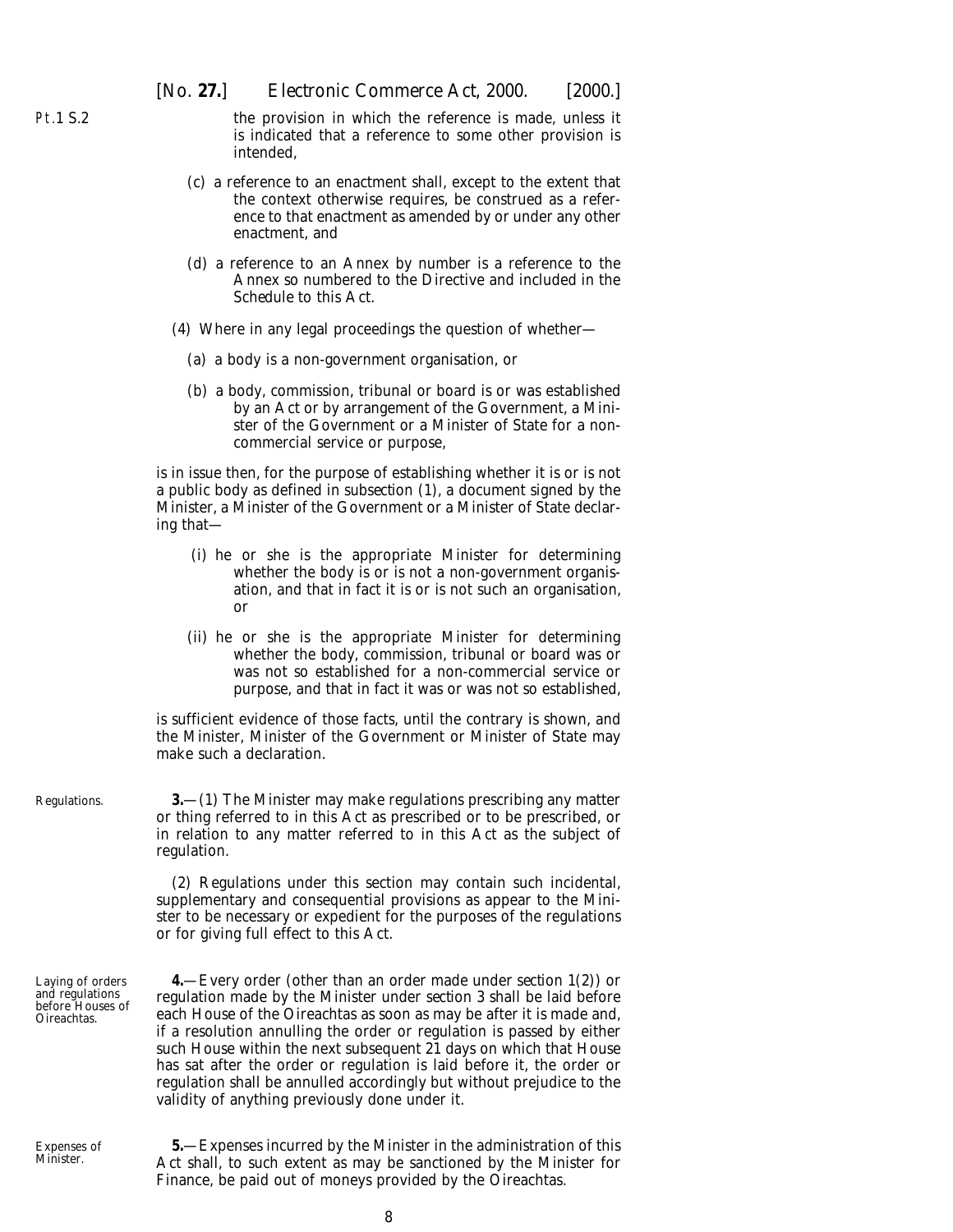<span id="page-7-0"></span>**6.**—(1) Summary proceedings for offences under this Act or a Pt.1 regulation made under *section 3* may be brought and prosecuted by Prosecution of the Minister or a person or public body prescribed by the Minister offences. for that purpose.

(2) Notwithstanding section 10(4) of the Petty Sessions (Ireland) Act, 1851, summary proceedings for an offence under this Act or a regulation made under *section 3* may be commenced at any time within 12 months from the date on which evidence that, in the opinion of the person or public body by whom the proceedings are brought, is sufficient to justify the bringing of the proceedings, comes to that person's or public body's knowledge.

(3) For the purpose of *subsection (2)*, a document signed by or on behalf of the person or public body bringing the proceedings as to the date on which the evidence referred to in that subsection came to his, her or its knowledge is *prima facie* evidence thereof and in those or any other legal proceedings a document purporting to be issued for the purpose of this subsection and to be so signed is taken to be so signed and shall be admitted as evidence without further proof of the signature of the person or public body purporting to sign it.

**7.**—Where an offence under this Act has been committed by a Offences by bodies body corporate and is proved to have been committed with the con-corporate. sent or connivance of, or to be attributable to any neglect on the part of, a person being a director, shadow director (as defined in section 3(1) of the Companies Act, 1990), manager, secretary or other officer of the body corporate, or a person who was purporting to act in any such capacity, that person, as well as the body corporate, shall be guilty of an offence and be liable to be proceeded against and punished as if he or she were guilty of the first-mentioned offence.

**8**—A person or public body guilty of an offence under this Act Penalties. for which no penalty other than by this section is provided shall be liable—

- (*a*) on summary conviction, to a fine not exceeding £1,500 or, at the discretion of the court, to imprisonment for a term not exceeding 12 months, or to both the fine and the imprisonment, or
- (*b*) on conviction on indictment, to a fine not exceeding £500,000 or, at the discretion of the court, to imprisonment for a term not exceeding 5 years, or to both the fine and the imprisonment.

#### PART 2

Legal Recognition and Non-Discrimination in respect of Electronic Signatures, Originals, Contracts and Related **Matters** 

#### *Legal Recognition of Electronic Communications and Information in Electronic Form*

**9.**—Information (including information incorporated by reference) Electronic form not shall not be denied legal effect, validity or enforceability solely on to affect legal the grounds that it is wholly or partly in electronic form, whether as enforceability. an electronic communication or otherwise.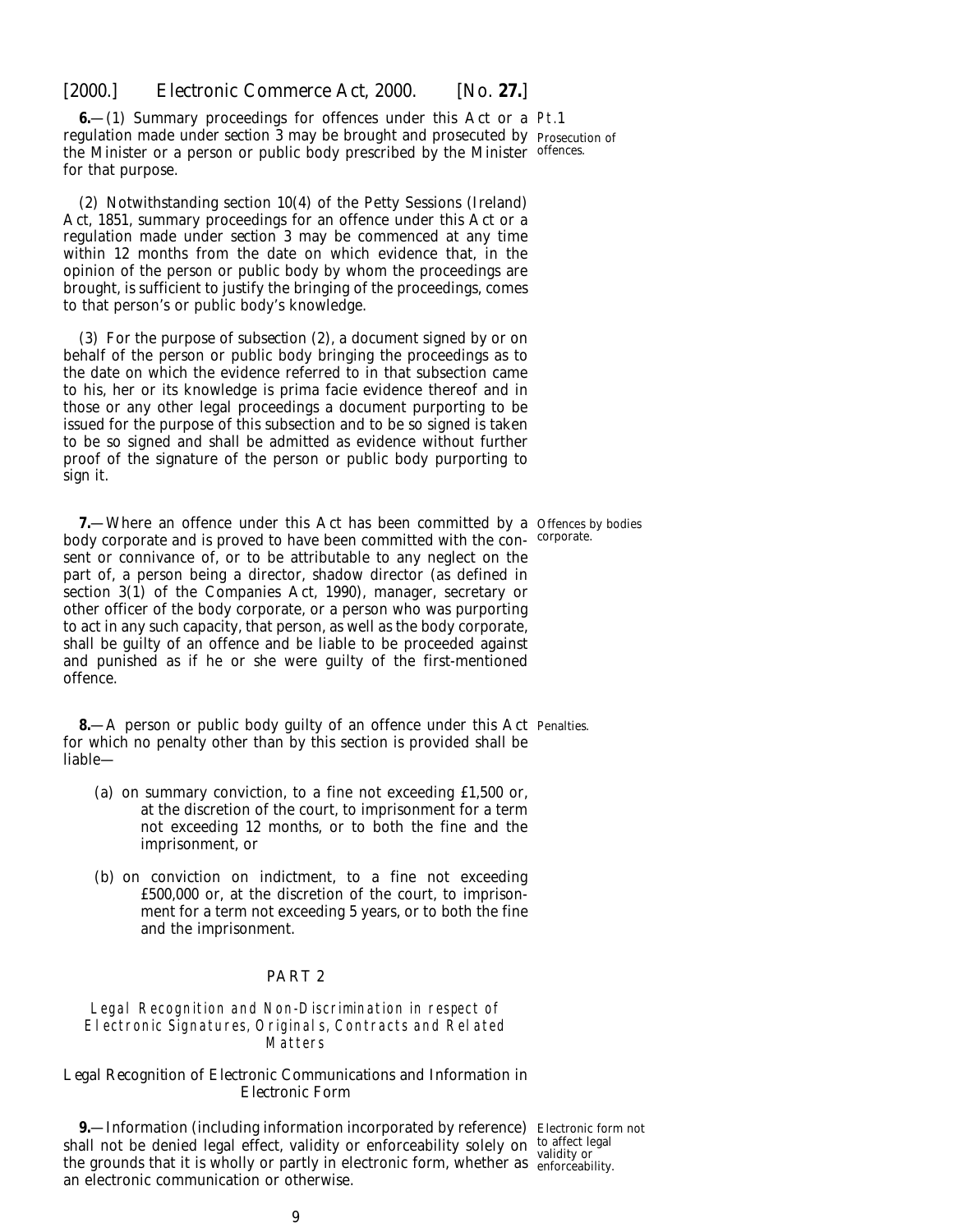<span id="page-8-0"></span>Pt.2 Excluded laws.

- **10.**—(1) *Sections 12* to *23* are without prejudice to—
	- (*a*) the law governing the creation, execution, amendment, variation or revocation of—
		- (i) a will, codicil or any other testamentary instrument to which the Succession Act, 1965, applies,
		- (ii) a trust, or
		- (iii) an enduring power of attorney,
	- (*b*) the law governing the manner in which an interest in real property (including a leasehold interest in such property) may be created, acquired, disposed of or registered, other than contracts (whether or not under seal) for the creation, acquisition or disposal of such interests,
	- (*c*) the law governing the making of an affidavit or a statutory or sworn declaration, or requiring or permitting the use of one for any purpose, or
	- (*d*) the rules, practices or procedures of a court or tribunal,

except to the extent that regulations under *section 3* may from time to time prescribe.

- (2) Where the Minister is of the opinion that—
	- (*a*) technology has advanced to such an extent, and access to it is so widely available, or
	- (*b*) adequate procedures and practices have developed in public registration or other services, so as to warrant such action, or
	- (*c*) the public interest so requires,

he or she may, after consultation with such Minister or Ministers as in the Minister's opinion has or have a sufficient interest or responsibility in relation to the matter, by regulations made under *section 3*, for the purpose of encouraging the efficient use of electronic communication facilities and services in commerce and the community generally while at the same time protecting the public interest, extend the application of this Act or a provision of this Act to or in relation to a matter specified in *subsection (1)* (including a particular aspect of such a matter) subject to such conditions as he or she thinks fit, and the Act as so extended shall apply accordingly.

(3) Without prejudice to the generality of *subsection (2)*, the regulations may apply to a particular area or subject, or for a particular time, in the nature of a trial of technology and procedures.

Certain laws not to be affected.

**11.**—Nothing in this Act shall prejudice the operation of—

- (*a*) any law relating to the imposition, collection or recovery of taxation or other Government imposts, including fees, fines and penalties,
- (*b*) the Companies Act, 1990 (Uncertificated Securities) Regulations, 1996 (S.I. No. 68 of 1996) or any regulations made in substitution for those regulations,
- (*c*) the Criminal Evidence Act, 1992, or
- (*d*) the Consumer Credit Act, 1995, or any regulations made thereunder and the European Communities (Unfair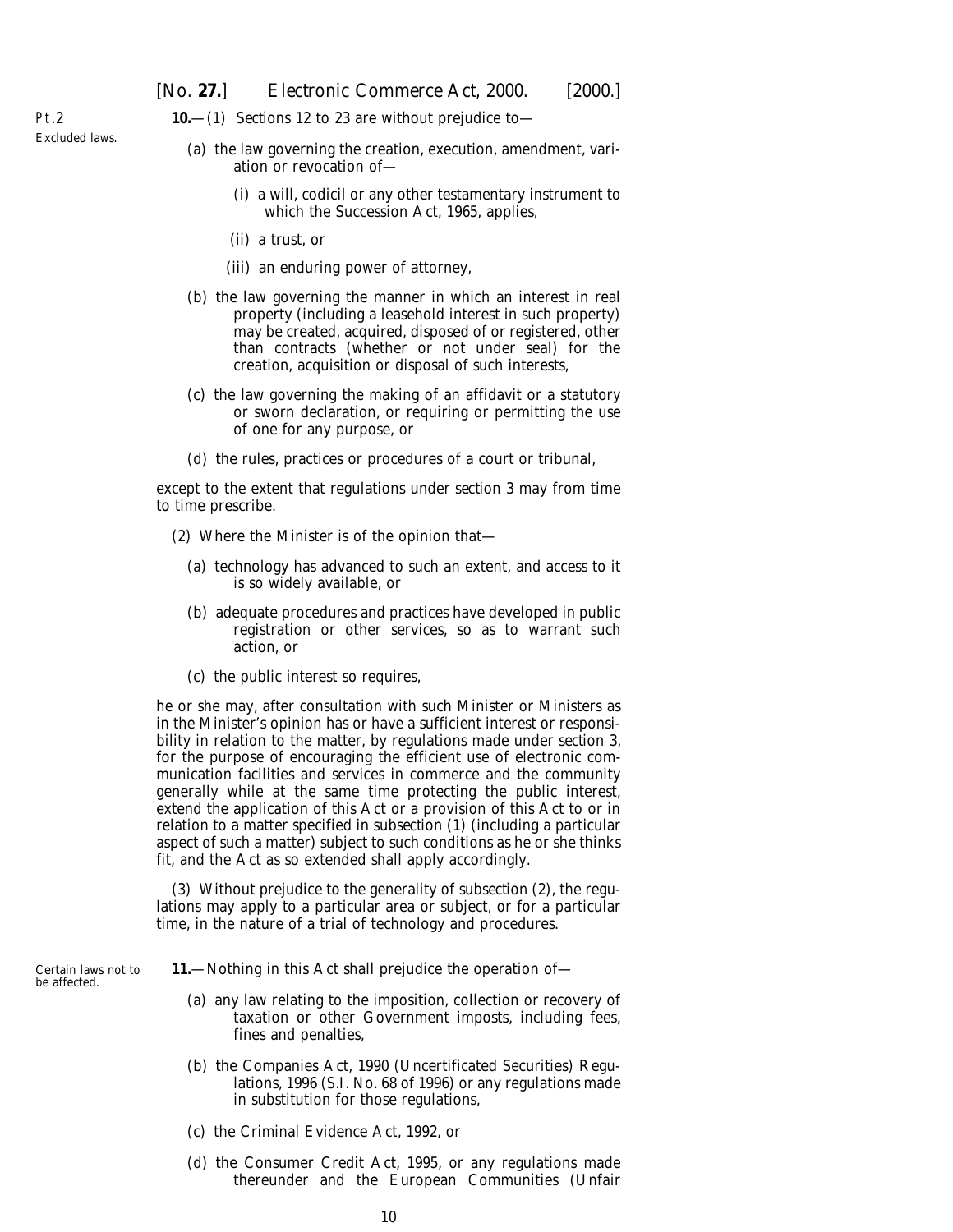<span id="page-9-0"></span>[2000.] *Electronic Commerce Act,* 2000. [*No.* **27.**]

Terms in Consumer Contracts) Regulations, 1995 (S.I. Pt.2 S.11 No. 27 of 1995).

**12.**—(1) If by law or otherwise a person or public body is required Writing. (whether the requirement is in the form of an obligation or consequences flow from the information not being in writing) or permitted to give information in writing (whether or not in a form prescribed by law), then, subject to *subsection (2)*, the person or public body may give the information in electronic form, whether as an electronic communication or otherwise.

- (2) Information may be given as provided in *subsection (1)* only—
	- (*a*) if at the time the information was given it was reasonable to expect that it would be readily accessible to the person or public body to whom it was directed, for subsequent reference,
	- (*b*) where the information is required or permitted to be given to a public body or to a person acting on behalf of a public body and the public body consents to the giving of the information in electronic form, whether as an electronic communication or otherwise, but requires—
		- (i) the information to be given in accordance with particular information technology and procedural requirements, or
		- (ii) that a particular action be taken by way of verifying the receipt of the information,

if the public body's requirements have been met and those requirements have been made public and are objective, transparent, proportionate and non-discriminatory, and

(*c*) where the information is required or permitted to be given to a person who is neither a public body nor acting on behalf of a public body— if the person to whom the information is required or permitted to be given consents to the information being given in that form.

(3) *Subsections (1)* and *(2)* are without prejudice to any other law requiring or permitting information to be given—

- (*a*) in accordance with particular information technology and procedural requirements,
- (*b*) on a particular kind of data storage device, or
- (*c*) by means of a particular kind of electronic communication.

(4) This section applies to a requirement or permission to give information whether the word ''give'', ''send'', ''forward'', ''deliver'', ''serve'' or similar word or expression is used.

(5) In this section, ''give information'' includes but is not limited to—

- (*a*) make an application,
- (*b*) make or lodge a claim,
- (*c*) make or lodge a return,
- (*d*) make a request,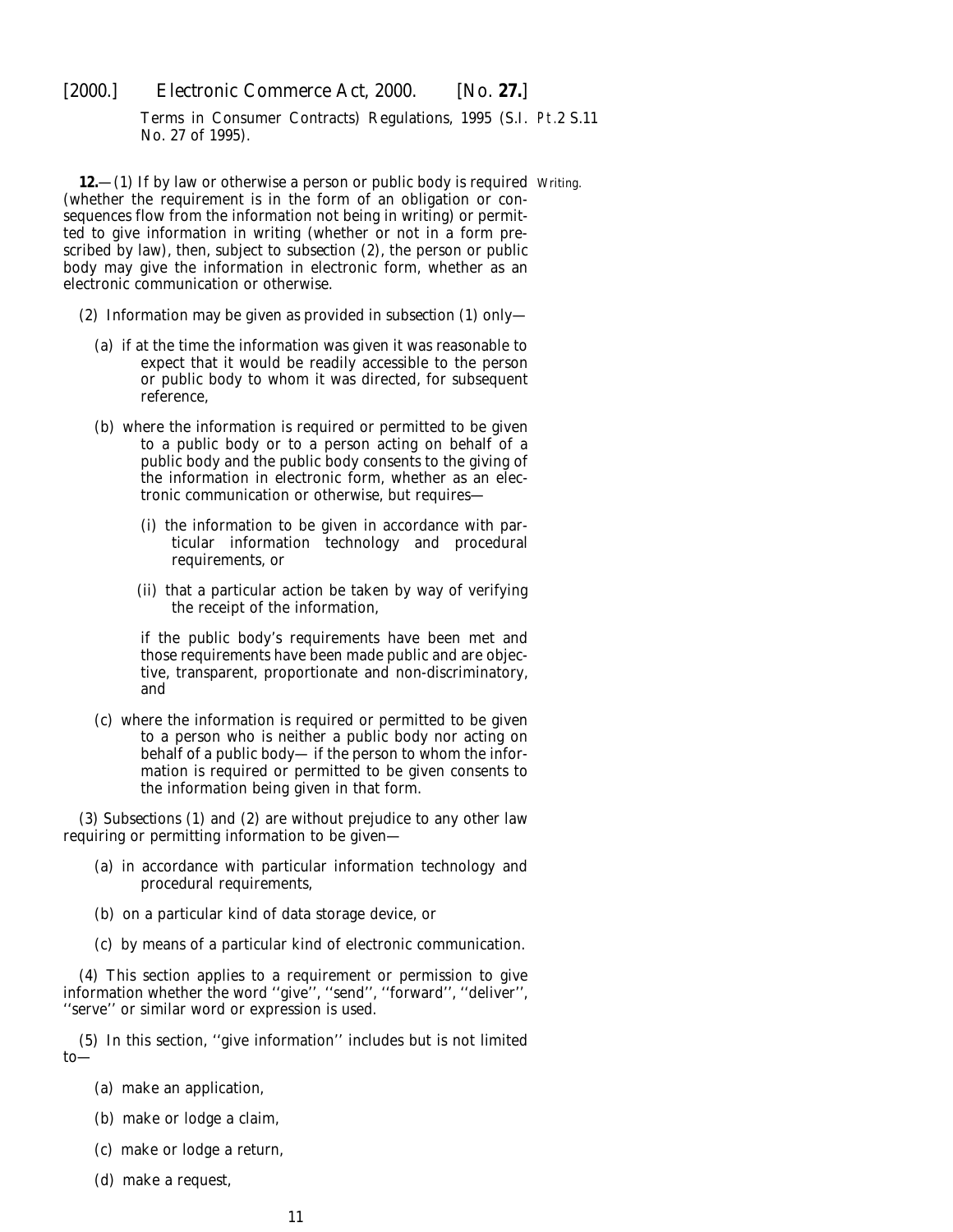[*No.* **27.**] *Electronic Commerce Act,* 2000. [2000.]

<span id="page-10-0"></span>Pt.2 S.12

- (*e*) make an unsworn declaration,
- (*f*) lodge or issue a certificate,
- (*g*) make, vary or cancel an election,
- (*h*) lodge an objection,
- (*i*) give a statement of reasons,
- (*j*) record and disseminate a court order,
- (*k*) give, send or serve a notification.

Signatures.

**13.**—(1) If by law or otherwise the signature of a person or public body is required (whether the requirement is in the form of an obligation or consequences flow from there being no signature) or permitted, then, subject to *subsection (2)*, an electronic signature may be used.

(2) An electronic signature may be used as provided in *subsection (1)* only—

- (*a*) where the signature is required or permitted to be given to a public body or to a person acting on behalf of a public body and the public body consents to the use of an electronic signature but requires that it be in accordance with particular information technology and procedural requirements (including that it be an advanced electronic signature, that it be based on a qualified certificate, that it be issued by an accredited certification service provider or that it be created by a secure signature creation device)— if the public body's requirements have been met and those requirements have been made public and are objective, transparent, proportionate and non-discriminatory, and
- (*b*) where the signature is required or permitted to be given to a person who is neither a public body nor acting on behalf of a public body— if the person to whom the signature is required or permitted to be given consents to the use of an electronic signature.

(3) *Subsections (1)* and *(2)* are without prejudice to any other provision of this Act or law requiring or permitting an electronic communication to contain an electronic signature, an advanced electronic signature, an electronic signature based on a qualified certificate, an electronic signature created by a secure signature creation device or other technological requirements relating to an electronic signature.

Signatures required to be witnessed.

**14.**—(1) If by law or otherwise a signature to a document is required to be witnessed (whether the requirement is in the form of an obligation or consequences flow from the signature not being witnessed) that requirement is taken to have been met if—

- (*a*) the signature to be witnessed is an advanced electronic signature, based on a qualified certificate, of the person or public body by whom the document is required to be signed,
- (*b*) the document contains an indication that the signature of that person or public body is required to be witnessed, and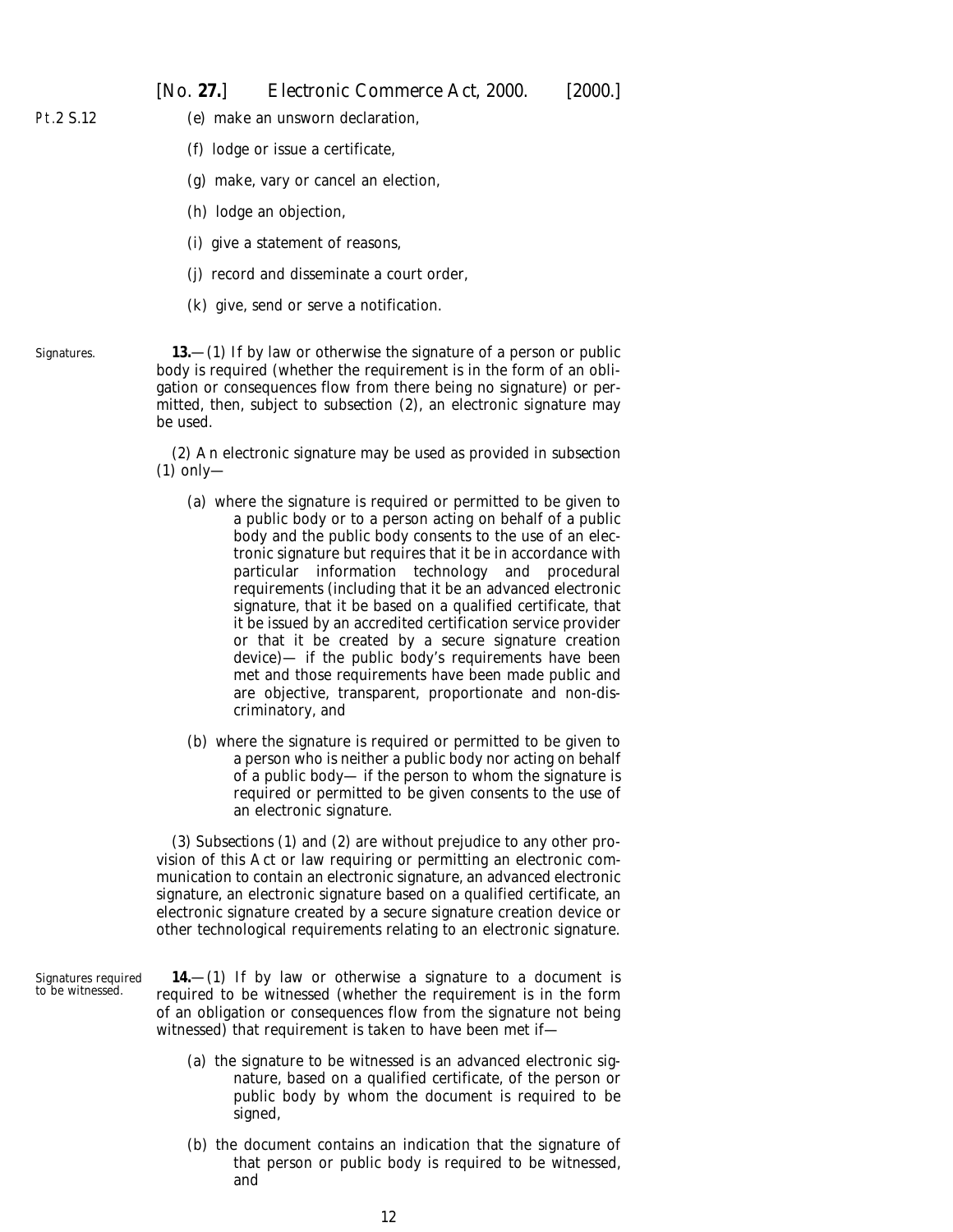<span id="page-11-0"></span>(*c*) the signature of the person purporting to witness the signa-Pt.2 S.14 ture to be witnessed is an advanced electronic signature, based on a qualified certificate.

(2) An advanced electronic signature based on a qualified certificate may be used as provided in *subsection (1)* only—

- (*a*) where the signature required or permitted to be witnessed is on a document to be given to a public body or to a person acting on behalf of a public body and the public body consents to the use of an electronic signature of both the person attesting the document and witnessing the signature but requires that the document and signatures be in accordance with particular information technology and procedural requirements (including that a qualified certificate on which the signature or signatures are based be issued by an accredited certification service provider)— if the public body's requirements are met and those requirements have been made public and are objective, transparent, proportionate and non-discriminatory, and
- (*b*) where the document on or in respect of which the signature is to be witnessed is required or permitted to be given to a person who is neither a public body nor acting on behalf of a public body— if the person to whom it is required or permitted to be given consents to the use of an advanced electronic signature based on a qualified certificate for that purpose.

**15.—All electronic contracts within the State shall be subject to all** Consumer law to existing consumer law and the role of the Director of Consumer <sup>apply.</sup> Affairs in such legislation shall apply equally to consumer transactions, whether conducted electronically or non-electronically.

**16.**—(1) If by law or otherwise a seal is required to be affixed to Documents under a document (whether the requirement is in the form of an obligation seal. or consequences flow from a seal not being affixed) then, subject to *subsection (2)*, that requirement is taken to have been met if the document indicates that it is required to be under seal and it includes an advanced electronic signature, based on a qualified certificate, of the person or public body by whom it is required to be sealed.

(2) An advanced electronic signature based on a qualified certificate may be used as provided in *subsection (1)* only—

- (*a*) where the document to be under seal is required or permitted to be given to a public body or to a person acting on behalf of a public body and the public body consents to the use of an electronic signature but requires that it be in accordance with particular information technology and procedural requirements (including that a qualified certificate on which it is based be issued by an accredited certification service provider)— if the public body's requirements have been met and those requirements have been made public and are objective, transparent, proportionate and non-discriminatory, and
- (*b*) where the document to be under seal is required or permitted to be given to a person who is neither a public body nor acting on behalf of a public body— if the person to whom it is required or permitted to be given consents to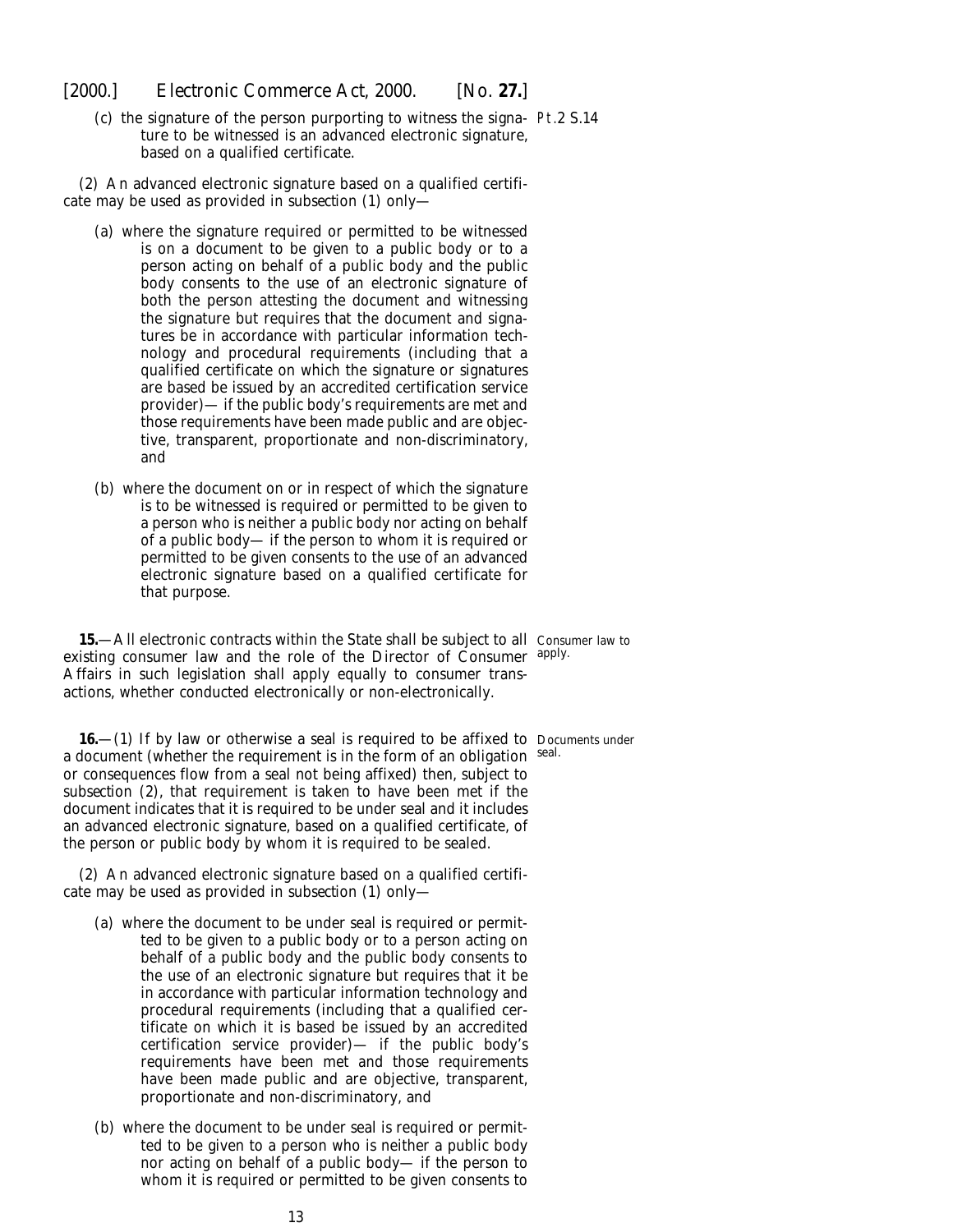<span id="page-12-0"></span>Pt.2 S.16

the use of an advanced electronic signature based on a qualified certificate.

Electronic originals.

**17.**—(1) If by law or otherwise a person or public body is required (whether the requirement is in the form of an obligation or consequences flow from the information not being presented or retained in its original form) or permitted to present or retain information in its original form, then, subject to *subsection (2)*, the information may be presented or retained, as the case may be, in electronic form, whether as an electronic communication or otherwise.

(2) Information may be presented or retained as provided in *subsection (1)* only—

- (*a*) if there exists a reliable assurance as to the integrity of the information from the time when it was first generated in its final form, whether as an electronic communication or otherwise,
- (*b*) where it is required or permitted that the information be presented— if the information is capable of being displayed in intelligible form to a person or public body to whom it is to be presented,
- (*c*) if, at the time the information was generated in its final form, it was reasonable to expect that it would be readily accessible so as to be useable for subsequent reference,
- (*d*) where the information is required or permitted to be presented to or retained for a public body or for a person acting on behalf of a public body, and the public body consents to the information being presented or retained in electronic form, whether as an electronic communication or otherwise, but requires that it be presented or retained in accordance with particular information technology and procedural requirements— if the public body's requirements have been met and those requirements have been made public and are objective, transparent, proportionate and non-discriminatory, and
- (*e*) where the information is required or permitted to be presented to or retained for a person who is neither a public body nor acting on behalf of a public body— if the person to whom the information is required or permitted to be presented or for whom it is required or permitted to be retained consents to the information being presented or retained in that form.

(3) *Subsections (1)* and *(2)* are without prejudice to any other law requiring or permitting information to be presented or retained—

- (*a*) in accordance with particular information technology and procedural requirements,
- (*b*) on a particular kind of data storage device, or
- (*c*) by means of a particular kind of electronic communication.
- (4) For the purposes of *subsections (1)* and *(2)*
	- (*a*) the criteria for assessing integrity is whether the information has remained complete and unaltered, apart from the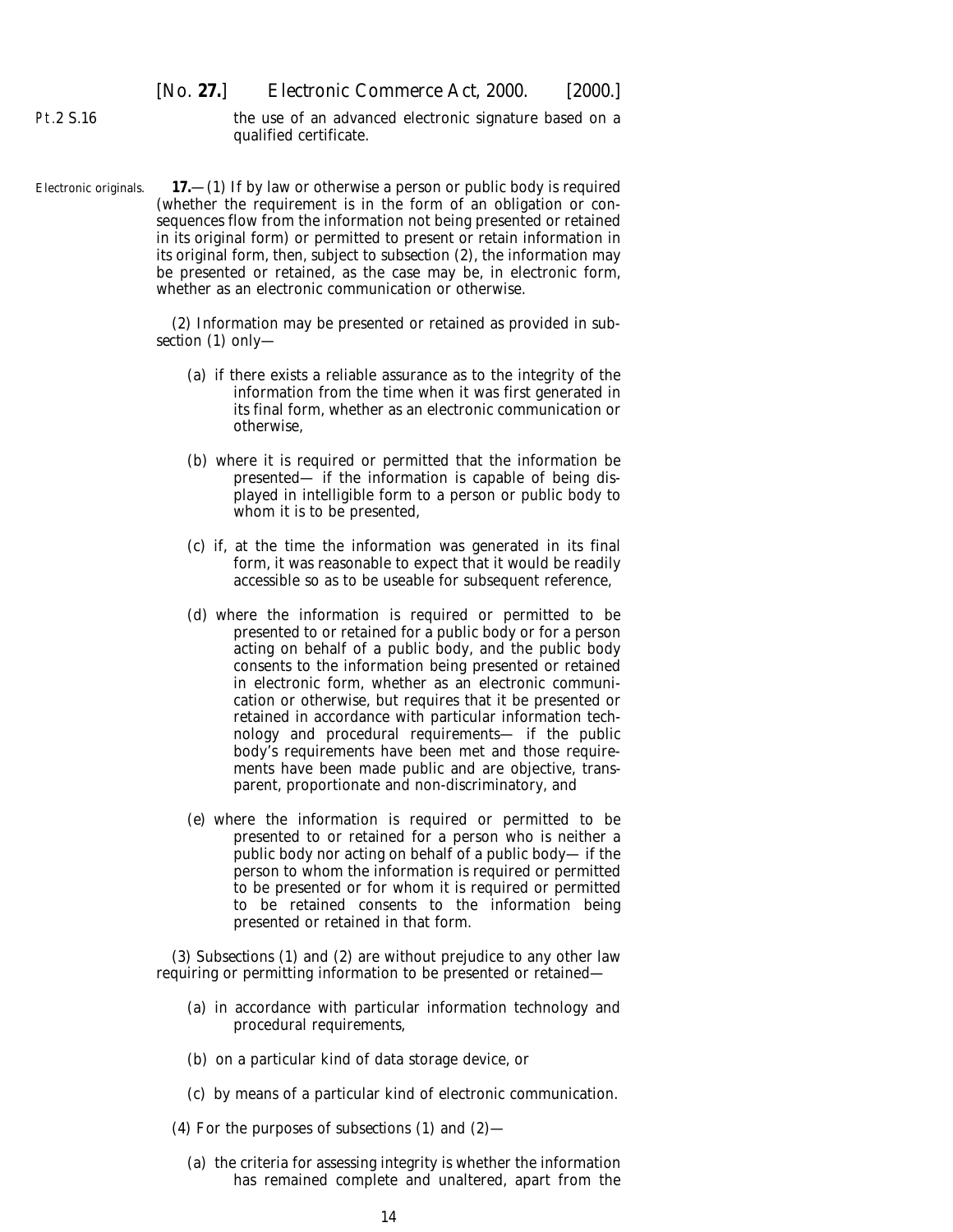<span id="page-13-0"></span>

addition of any endorsement or change which arises in Pt.2 S.17 the normal course of generating, communicating, processing, sending, receiving, recording, storing or displaying, and

(*b*) the standard of reliability shall be assessed in the light of the purpose for which and the circumstances in which the information was generated.

**18.**—(1) If by law or otherwise a person or public body is required Retention and (whether the requirement is in the form of an obligation or con-production.sequences flow from the information not being retained or produced in its original form) or permitted to retain for a particular period or produce a document that is in the form of paper or other material on which information may be recorded in written form, then, subject to *subsection (2)*, the person or public body may retain throughout the relevant period or, as the case may be, produce, the document in electronic form, whether as an electronic communication or otherwise.

(2) A document may be retained throughout the period, or produced, by the person or public body as provided in *subsection (1)* only—

- (*a*) if there exists a reliable assurance as to the integrity of the information from the time when it was first generated in its final form as an electronic communication,
- (*b*) in the case of a document to be produced— if the information is capable of being displayed in intelligible form to the person or public body to whom it is to be produced,
- (*c*) in the case of a document to be retained— if, at the time of the generation of the final electronic form of the document, it was reasonable to expect that the information contained in the electronic form of the document would be readily accessible so as to be useable for subsequent reference,
- (*d*) where the document is required or permitted to be retained for or produced to a public body or for or to a person acting on behalf of a public body, and the public body consents to the document being retained or produced in electronic form, whether as an electronic communication or otherwise, but requires that the electronic form of the document be retained or produced in accordance with particular information technology and procedural requirements— if the public body's requirements have been met and those requirements have been made public and are objective, transparent, proportionate and nondiscriminatory, and
- (*e*) where the document is required or permitted to be retained for or produced to a person who is neither a public body nor acting on behalf of a public body— if the person for or to whom the document is required or permitted to be retained or produced consents to it being retained or produced in that form.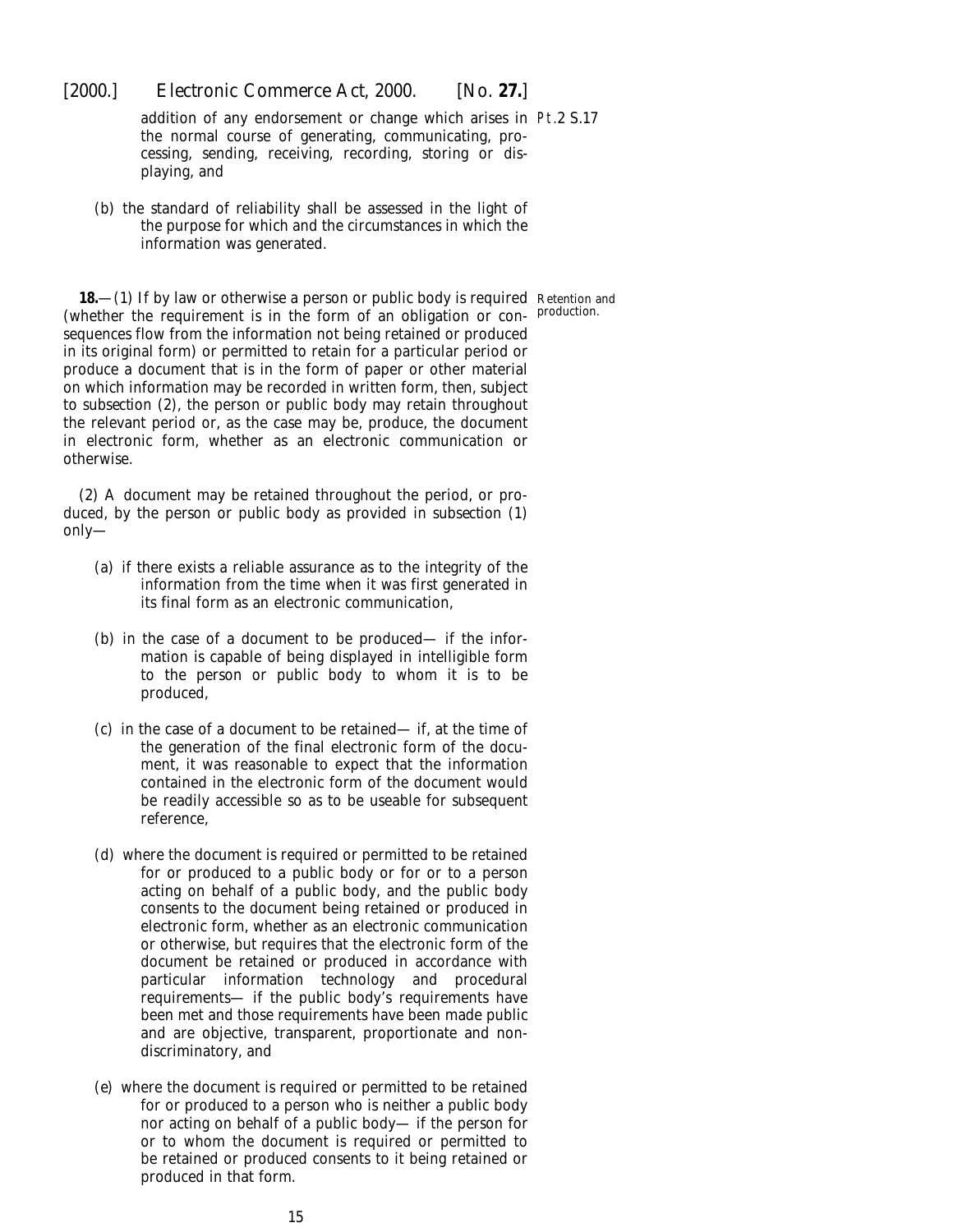<span id="page-14-0"></span>Pt.2 S.18

(3) *Subsections (1)* and *(2)* are without prejudice to any other law requiring or permitting documents in the form of paper or other material to be retained or produced—

- (*a*) in accordance with particular information technology and procedural requirements,
- (*b*) on a particular kind of data storage device, or
- (*c*) by means of a particular kind of electronic communication.
- (4) For the purposes of *subsections (1)* and *(2)*
	- (*a*) the criteria for assessing integrity is whether the information has remained complete and unaltered, apart from the addition of any endorsement or change which arises in the normal course of generating, communicating, processing, sending, receiving, recording, storing or displaying, and
	- (*b*) the standard of reliability shall be assessed in the light of the purpose for which the information was generated and the circumstances in which it was generated.

**Contracts** 

**19.**—(1) An electronic contract shall not be denied legal effect, validity or enforceability solely on the grounds that it is wholly or partly in electronic form, or has been concluded wholly or partly by way of an electronic communication.

(2) In the formation of a contract, an offer, acceptance of an offer or any related communication (including any subsequent amendment, cancellation or revocation of the offer or acceptance of the offer) may, unless otherwise agreed by the parties, be communicated by means of an electronic communication.

**20.**—(1) Subject to any other law, where the originator of an electronic communication indicates that receipt of the electronic communication is required to be acknowledged but does not indicate a particular form or method of acknowledgement, then, unless the originator and the addressee of the electronic communication agree otherwise, the acknowledgement shall be given by way of an electronic communication or any other communication (including any conduct of the addressee) sufficient to indicate to the originator that the electronic communication has been received.

(2) Where the originator of an electronic communication indicates that receipt of the electronic communication is required to be acknowledged, the electronic communication, in relation to the establishing of legal rights and obligations between parties, shall, until the acknowledgement is received by the originator and unless the parties otherwise agree, be treated as if it had never been sent.

(3) Where the originator of an electronic communication has indicated that receipt of the electronic communication is required to be acknowledged but has not stated that the electronic communication is conditional on the receipt of acknowledgement and the acknowledgement has not been received by the originator within the time specified or agreed or, if no time has been specified or agreed, within

Acknowledgement of receipt of electronic communications.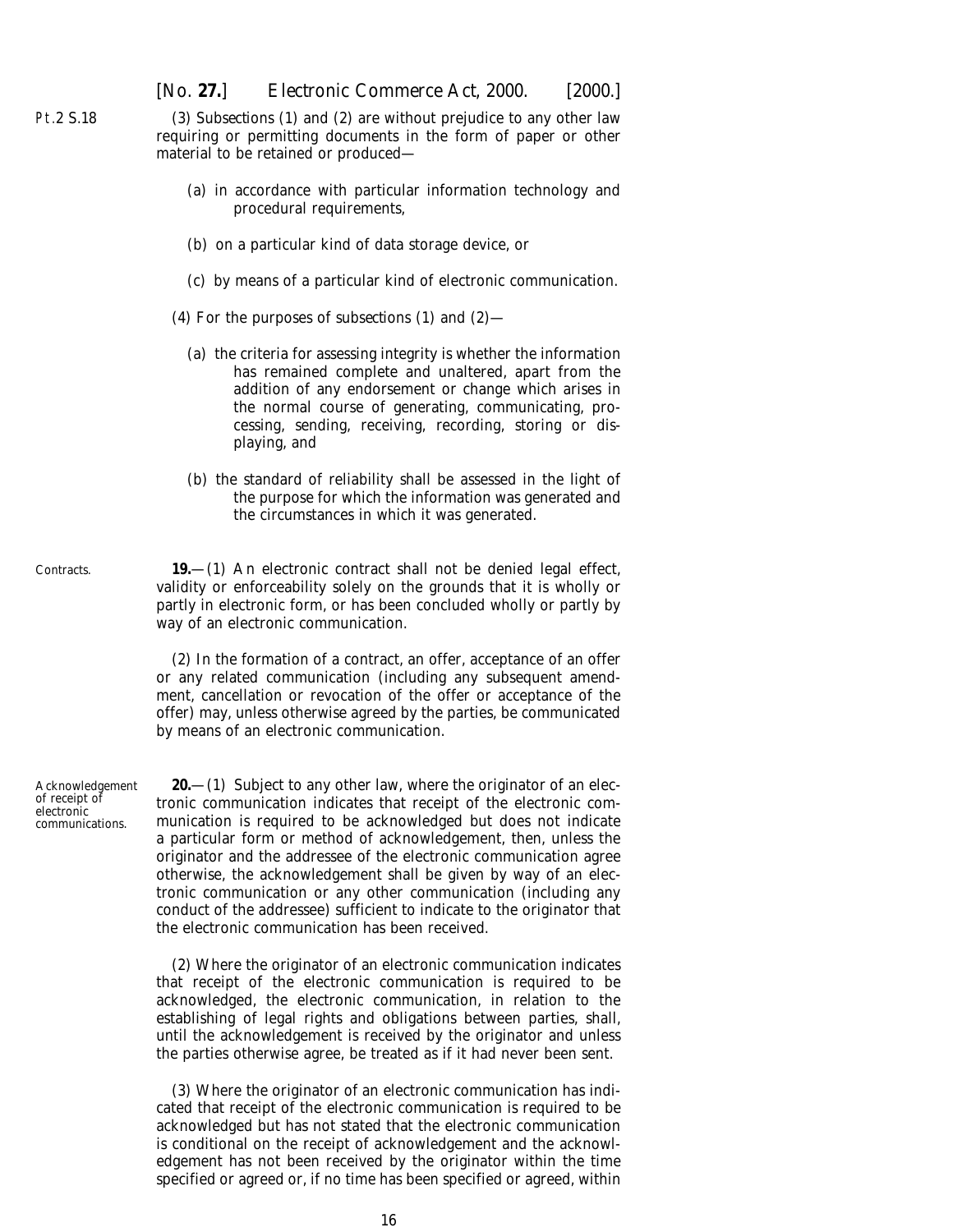<span id="page-15-0"></span>a reasonable time, then the electronic communication, in relation to Pt.2 S.20 the establishing of legal rights and obligations between parties, shall, unless the parties otherwise agree, be treated as if it had never been sent.

**21.** (1) Where an electronic communication enters an infor-Time and place of mation system, or the first information system, outside the control of the originator, then, unless otherwise agreed between the originator and the addressee, it is taken to have been sent when it enters such information system or first information system.

(2) Where the addressee of an electronic communication has designated an information system for the purpose of receiving electronic communications, then, unless otherwise agreed between the originator and the addressee or the law otherwise provides, the electronic communication is taken to have been received when it enters that information system.

(3) Where the addressee of an electronic communication has not designated an information system for the purpose of receiving electronic communications, then, unless otherwise agreed between the originator and the addressee, the electronic communication is taken to have been received when it comes to the attention of the addressee.

(4) *Subsections (1)*, *(2)* and *(3)* apply notwithstanding that the place where the relevant information system is located may be different from the place where the electronic communication is taken to have been sent or received, as the case may be, under those subsections.

(5) Unless otherwise agreed between the originator and the addressee of an electronic communication, the electronic communication is taken to have been sent from and received at, respectively, the place where the originator and the addressee have their places of business.

(6) For the purposes of *subsection (5)*, but subject to *subsection (7)*—

- (*a*) if the originator or addressee has more than one place of business, the place of business is the place that has the closest relationship to the underlying transaction or, if there is no underlying transaction, the principal place of business, and
- (*b*) if the originator or addressee does not have a place of business, the place of business is taken to be the place where he or she ordinarily resides.

(7) If an electronic communication is or is in connection with a notification or other communication required or permitted by or under an Act to be sent or given to, or served on, a company at its registered office, the registered office is taken to be the place of business of the company in connection with that electronic communication for the purpose of *subsection (5)*.

**22.**—In any legal proceedings, nothing in the application of the Admissibility. rules of evidence shall apply so as to deny the admissibility in evidence of—

dispatch and receipt of electronic communications.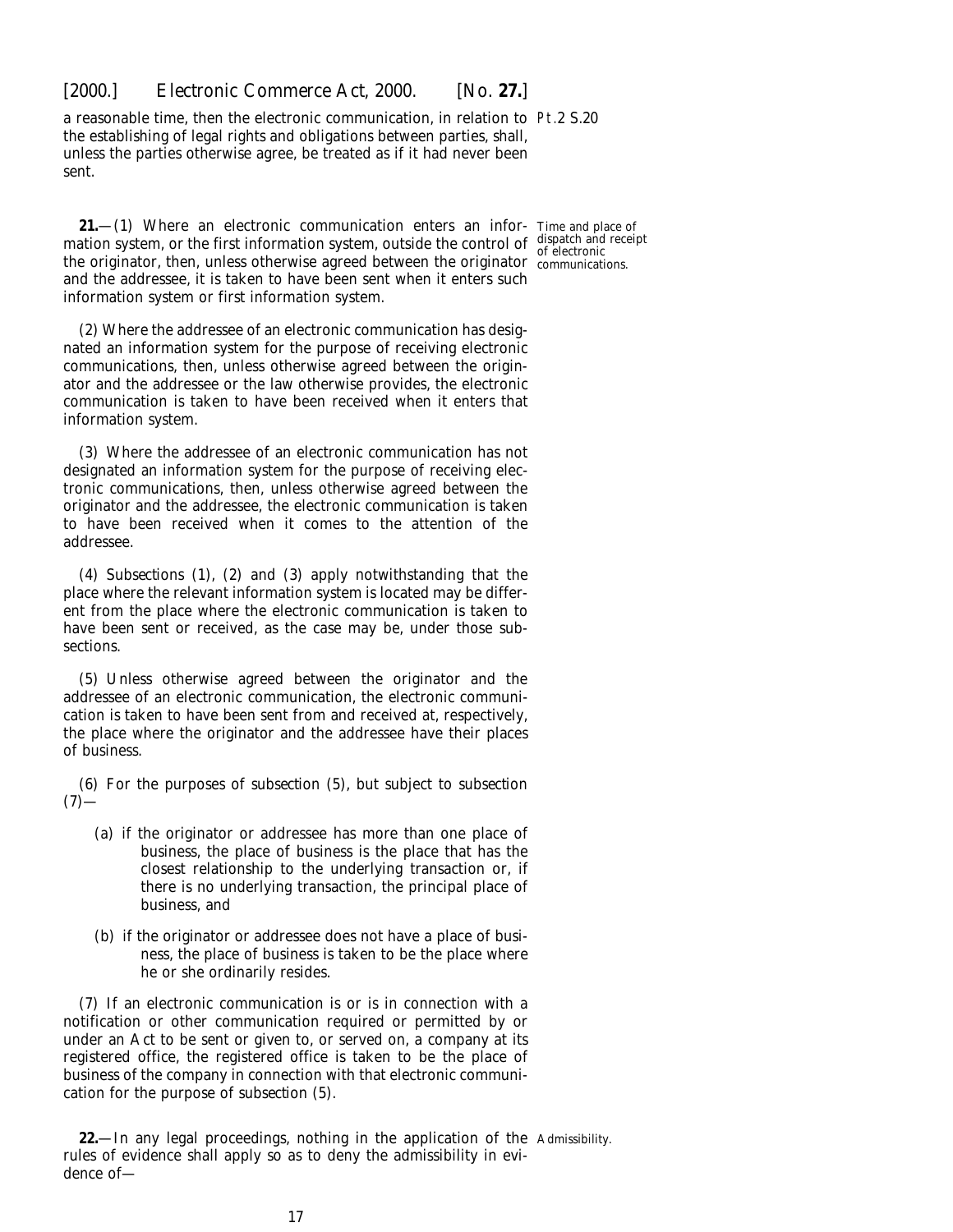<span id="page-16-0"></span>Pt.2 S.22

- (*a*) an electronic communication, an electronic form of a document, an electronic contract, or writing in electronic form—
	- (i) on the sole ground that it is an electronic communication, an electronic form of a document, an electronic contract, or writing in electronic form, or
	- (ii) if it is the best evidence that the person or public body adducing it could reasonably be expected to obtain, on the grounds that it is not in its original form,

or

- (*b*) an electronic signature—
	- (i) on the sole ground that the signature is in electronic form, or is not an advanced electronic signature, or is not based on a qualified certificate, or is not based on a qualified certificate issued by an accredited certification service provider, or is not created by a secure signature creation device, or
	- (ii) if it is the best evidence that the person or public body adducing it could reasonably be expected to obtain, on the grounds that it is not in its original form.

Defamation law to apply.

required.

**23.**—All provisions of existing defamation law shall apply to all electronic communications within the State, including the retention of information electronically.

#### *General*

Electronic form not **24.**—Nothing in this Act shall be construed as—

- (*a*) requiring a person or public body to generate, communicate, produce, process, send, receive, record, retain, store or display any information, document or signature by or in electronic form, or
- (*b*) prohibiting a person or public body engaging in an electronic transaction from establishing reasonable requirements about the manner in which the person will accept electronic communications, electronic signatures or electronic forms of documents.
- **25.**—A person or public body who or which—
	- (*a*) knowingly accesses, copies or otherwise obtains possession of, or recreates, the signature creation device of another person or a public body, without the authorisation of that other person or public body, for the purpose of creating or allowing, or causing another person or public body to create, an unauthorised electronic signature using the signature creation device,
	- (*b*) knowingly alters, discloses or uses the signature creation device of another person or a public body, without the authorisation of that other person or public body or in excess of lawful authorisation, for the purpose of creating or allowing, or causing another person or public body to create, an unauthorised electronic signature using the signature creation device,

Prohibition of fraud and misuse of electronic signatures and signature creation devices.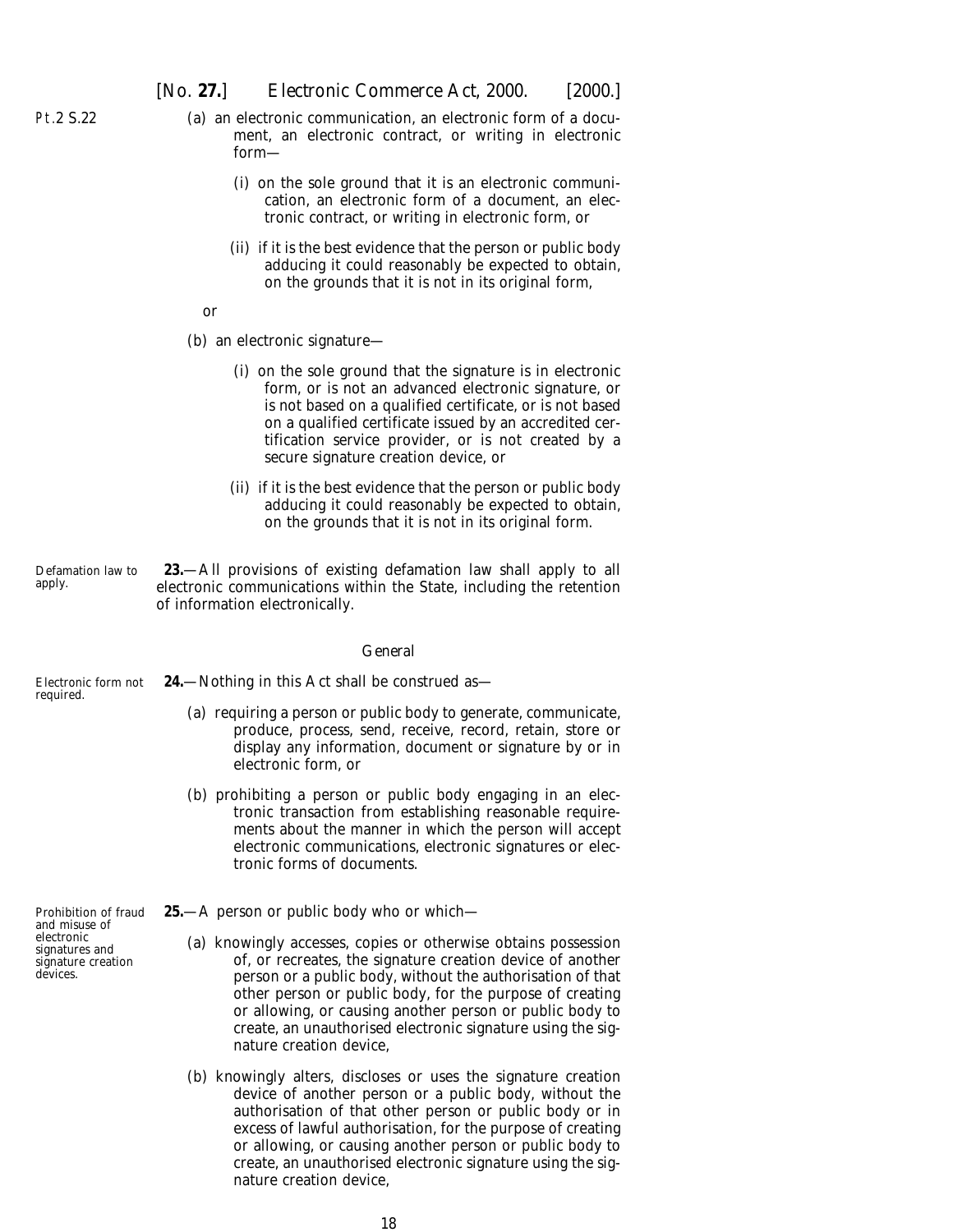- <span id="page-17-0"></span>(*c*) knowingly creates, publishes, alters or otherwise uses a cer-Pt.2 S.25 tificate or an electronic signature for a fraudulent or other unlawful purpose,
- (*d*) knowingly misrepresents the person's or public body's identity or authorisation in requesting or accepting a certificate or in requesting suspension or revocation of a certificate,
- (*e*) knowingly accesses, alters, discloses or uses the signature creation device of a certification service provider used to issue certificates, without the authorisation of the certification service provider or in excess of lawful authorisation, for the purpose of creating, or allowing or causing another person or a public body to create, an unauthorised electronic signature using the signature creation device, or
- (*f*) knowingly publishes a certificate, or otherwise knowingly makes it available to anyone likely to rely on the certificate or on an electronic signature that is verifiable with reference to data such as codes, passwords, algorithms, public cryptographic keys or other data which are used for the purposes of verifying an electronic signature, listed in the certificate, if the person or public body knows that—
	- (i) the certification service provider listed in the certificate has not issued it,
	- (ii) the subscriber listed in the certificate has not accepted it, or
	- (iii) the certificate has been revoked or suspended, unless its publication is for the purpose of verifying an electronic signature created before such revocation or suspension, or giving notice of revocation or suspension,

is guilty of an offence.

**26.**—The provisions of *section 25* extend to activities that took Activities partly place partly outside the State. outside the State.

**27.**—(1) Where, on the sworn information of an officer of the Investigative Minister or a member of the Garda Síochána not below the rank of Procedures. Inspector, a judge of the District Court is satisfied that there are reasonable grounds for suspecting that evidence of or relating to an offence under this Act is to be found at a place specified in the information, the judge may issue a warrant for the search of that place and any persons found at that place.

(2) A warrant issued under this section shall authorise a named officer of the Minister or member of the Garda Siochána, alone or accompanied by such member or other members of the Garda Síochána and such other persons as may be necessary—

(*a*) to enter, within 7 days from the date of the warrant, and if necessary by the use of reasonable force, the place named in the warrant,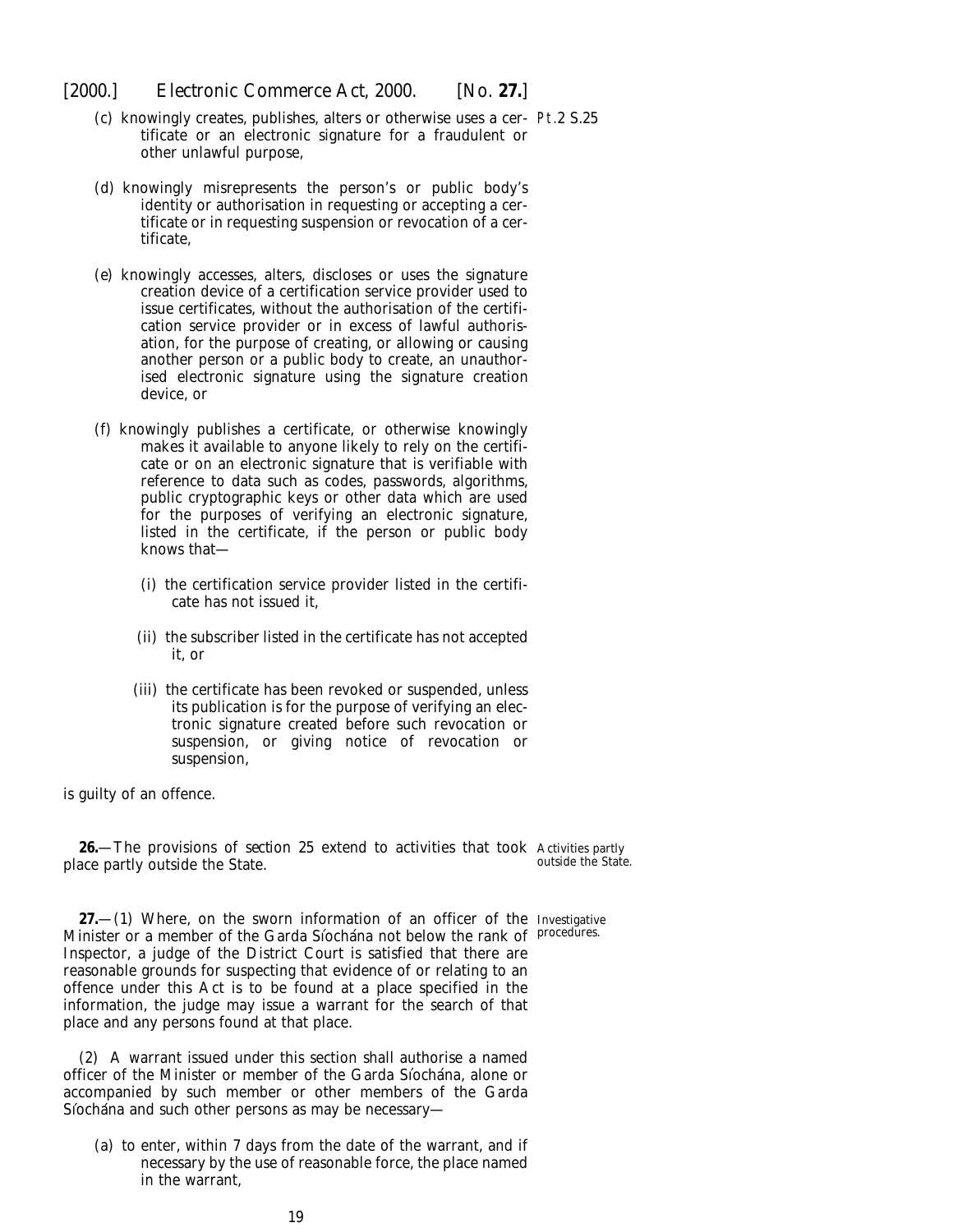<span id="page-18-0"></span>Pt.2 S.27

- (*b*) to search the place and any person reasonably suspected of being connected with any activities of the place found thereon, and
- (*c*) to seize anything found there, or anything found in the possession of a person present there at the time of the search, which that officer or member reasonably believes to be evidence of or relating to an offence under this Act and, where the thing seized is or contains information or an electronic communication that cannot readily be accessed or put into intelligible form, to require the disclosure of the information or electronic communication in intelligible form.

(3) An officer of the Minister or member of the Garda Síochána acting in accordance with a warrant issued under this section may require any person found at the place where the search is carried out to give the officer or member the person's name and address.

- (4) A person who or public body which—
	- (*a*) obstructs or attempts to obstruct an officer of the Minister or member of the Garda Síochána acting in accordance with a warrant issued under *subsection (1)*,
	- (*b*) fails or refuses to comply with a requirement under this section, or
	- (*c*) gives a name or address which is false or misleading,

is guilty of a summary offence.

(5) An officer of the Minister or member of the Garda Síochána may retain anything seized under *subsection (2)(c)* which he or she has reasonable grounds for believing to be evidence of an offence under this Act, for use as evidence in relation to proceedings in relation to any such offence, for such period as is reasonable or, if proceedings are commenced in which the thing is required to be used in evidence, until the conclusion of the proceedings.

(6) In this section, ''place'' includes any dwelling, any building or part of a building and any vehicle, vessel or structure.

Confidentiality of deciphering data.

**28.**—Nothing in this Act shall be construed as requiring the disclosure or enabling the seizure of unique data, such as codes, passwords, algorithms, private cryptographic keys, or other data, that may be necessary to render information or an electronic communication intelligible.

### PART 3

#### Certification Services

Accreditation and supervision of certification service providers.

**29.**—(1) A person or public body is not required to obtain the prior authority of any other person or public body to provide certification or other services relating to electronic signatures.

(2) (*a*) The Minister, after consultation with the Minister for Enterprise, Trade and Employment, may by regulations made under *section 3* establish a scheme of voluntary accreditation of certification service providers for the purpose of the Directive and to enhance levels of certification service provision in the State, and may designate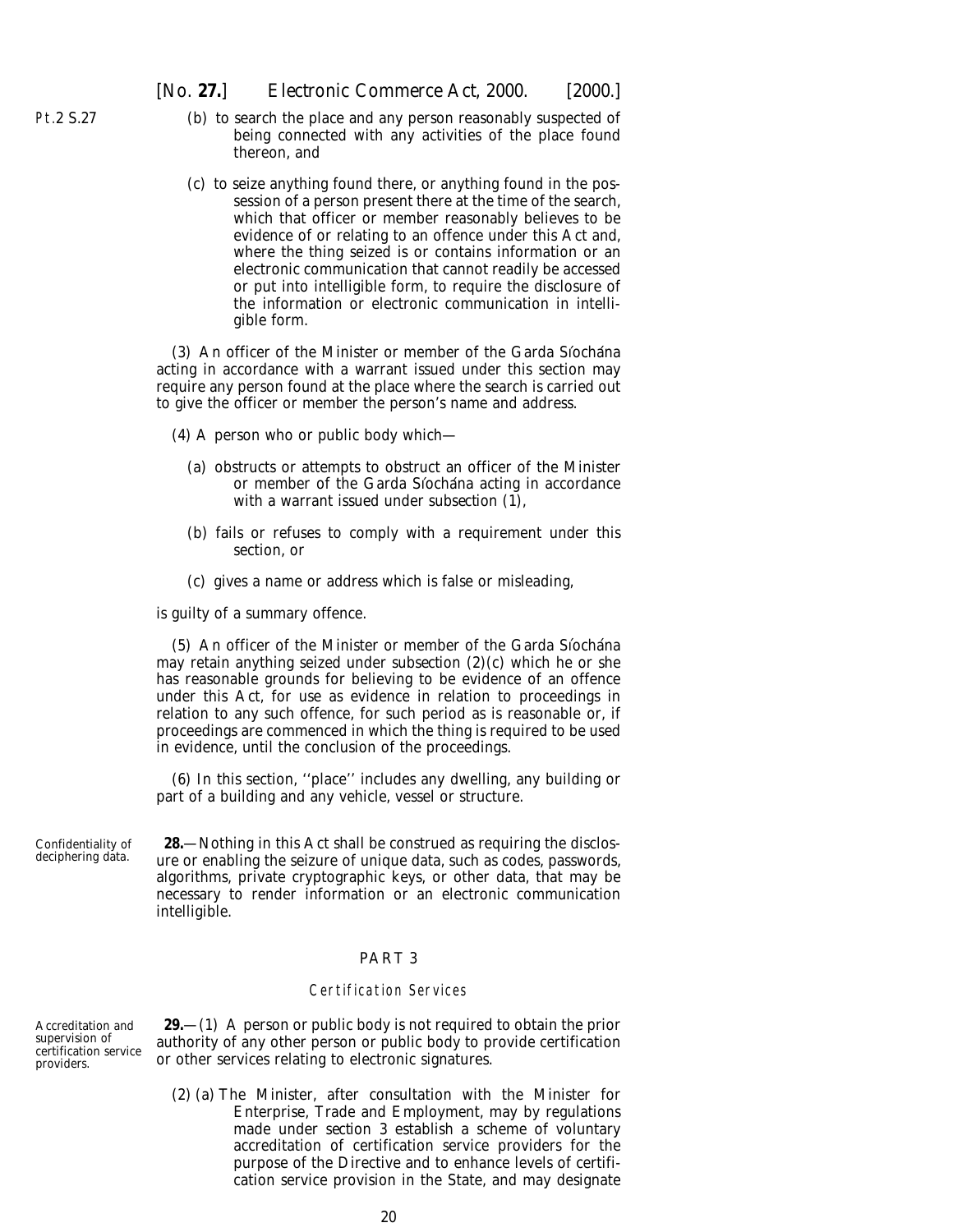<span id="page-19-0"></span>[2000.] *Electronic Commerce Act,* 2000. [*No.* **27.**]

accreditation authorities and prescribe such matters relat-Pt.3 S.29 ing to their designation as the Minister thinks appropriate for the purpose.

- (*b*) A person or public body who or which provides certification or other services in the State relating to electronic signatures may apply as prescribed to the accreditation authority designated under *paragraph (a)* to participate in any scheme of voluntary accreditation established pursuant to that paragraph.
- (*c*) The regulations may prescribe—
	- (i) the rights and obligations specific to the provision of certification services of participants in a scheme of voluntary accreditation, and
	- (ii) the manner in which the accreditation authority designated under *paragraph (a)* shall elaborate and supervise compliance with those rights and obligations in accordance with the Directive and, in particular, Annex II.
- (*d*) A participant in a scheme referred to in *paragraph (a)* shall not exercise a right under the scheme without the prior permission of the accreditation authority.

(3) The Minister shall prescribe a scheme of supervision of certification service providers established in the State who issue qualified certificates to the public.

- (4) (*a*) The Minister may, after consultation with the Minister for Enterprise, Trade and Employment, by order, designate persons or public bodies for the purposes of determining whether secure signature creation devices conform with the requirements of Annex III.
	- (*b*) The Minister may, by order, amend or revoke an order under this subsection, including an order under this paragraph.

(5) No civil action shall lie or be maintained against a person or public body designated under or for the purposes of *subsection (2), (3)* or *(4)* in respect of any determination made or thing done by the person or public body, in good faith, in the performance or purported performance of a function under a scheme referred to in *subsection (2)* or *(3)* or for which he, she or it is designated under *subsection (4)*.

**30.**—(1) A certification service provider who provides a service to Liability of the public of issuing certificates and who as a part of that service  $\frac{\text{certification service}}{\text{predicting}}$ issues a certificate as a qualified certificate or guarantees such a cer-providers.tificate, shall be liable for any damage caused to a person who, or public body which, reasonably relies on the certificate unless the certification service provider proves that he, she or it has not acted negligently.

(2) It shall be the duty of every certification service provider who provides to the public a service of issuing certificates and who issues a certificate as a qualified certificate or guarantees such a certificate, to take reasonable steps to ensure—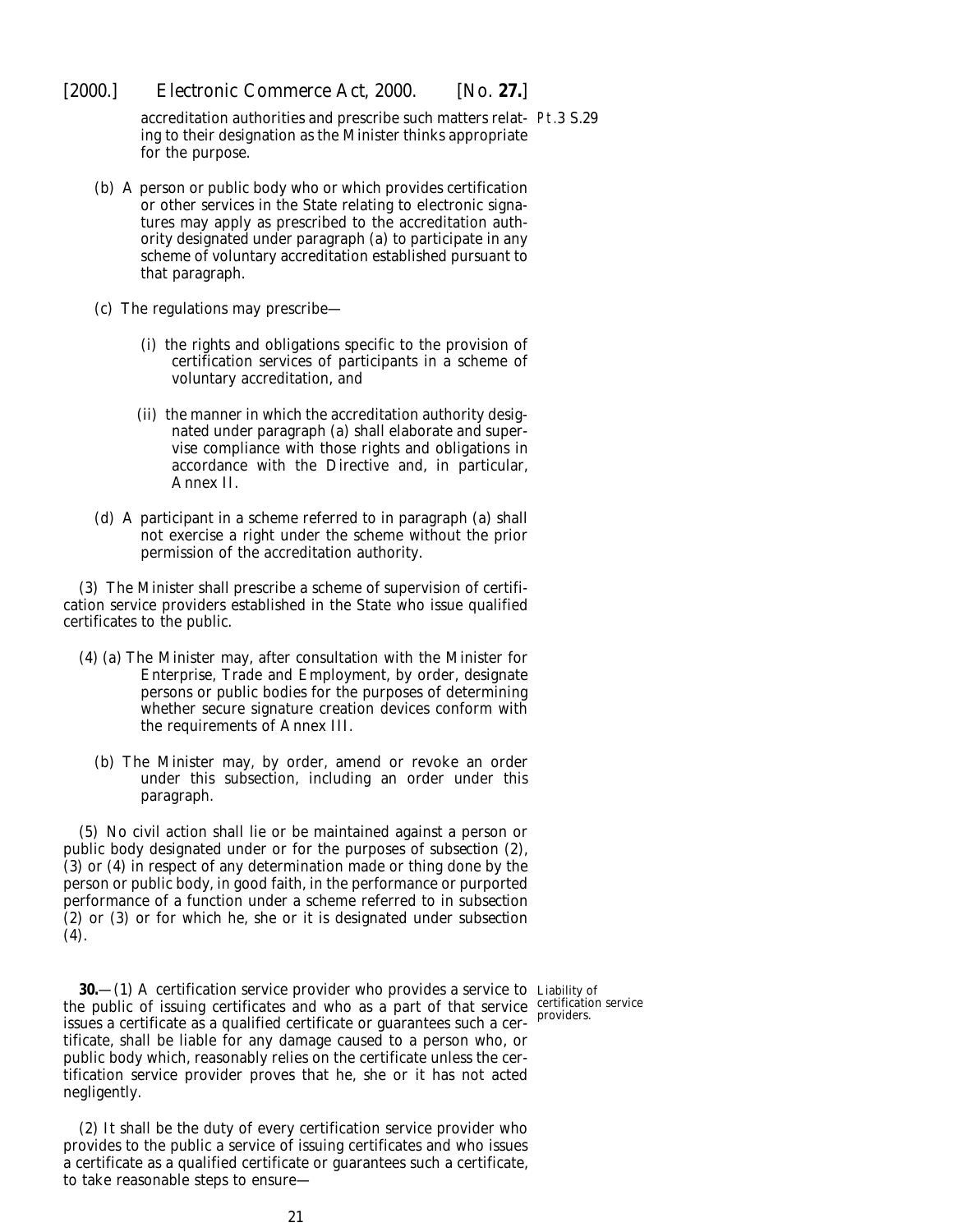<span id="page-20-0"></span>Pt.3 S.30

- (*a*) the accuracy of all information in the qualified certificate as at the time of issue and that the certificate contains all the details required by Annex I to be so contained in a qualified certificate,
- (*b*) that, at the time of the issue of the certificate, the signatory identified in the certificate held the signature creation device corresponding to the signature verification device given or identified in the certificate, and
- (*c*) that the signature creation device and the signature verification device act together in a complementary manner, in cases where the certification service provider generates both.

(3) A certification service provider who provides a service to the public of issuing certificates and who as a part of that service issues a certificate as a qualified certificate, or guarantees such a certificate, is liable for any damage caused to a person who, or public body which, reasonably relies on the certificate, for the certification service provider's failure to register or publish notice of the revocation or suspension of the certificate as prescribed, unless the certification service provider proves that he, she or it has not acted negligently.

(4) A certification service provider who provides a service to the public of issuing certificates and who as a part of that service issues a certificate as a qualified certificate, or guarantees such a certificate, may indicate in the qualified certificate limits on the uses of the certificate (including a limit on the value of transactions for which the certificate can be used) and, if the limits are clear and readily identifiable as limitations, the certification service provider shall not be liable for damages arising from a contrary use of a qualified certificate which includes such limits on its uses.

## PART 4

#### Domain Name Registration

**31.**—(1) The Minister may, by regulations made for the purpose of easy comprehension, fairness, transparency, avoidance of deception, promotion of fair competition and public confidence under *section 3* after consultation with the Minister for Enterprise, Trade and Employment and such other persons and public bodies, if any, as the Minister thinks fit, including the body known as the Internet Corporation for Assigned Names and Numbers, authorise, prohibit or regulate the registration and use of the ie domain name in the State.

(2) Without prejudice to the generality of *subsection (1)*, the regulations may prescribe—

- (*a*) designated registration authorities,
- (*b*) the form of registration,
- (*c*) the period during which registration continues in force,
- (*d*) the manner in which, the terms on which and the period or periods for which registration may be renewed,

Registration of domain names.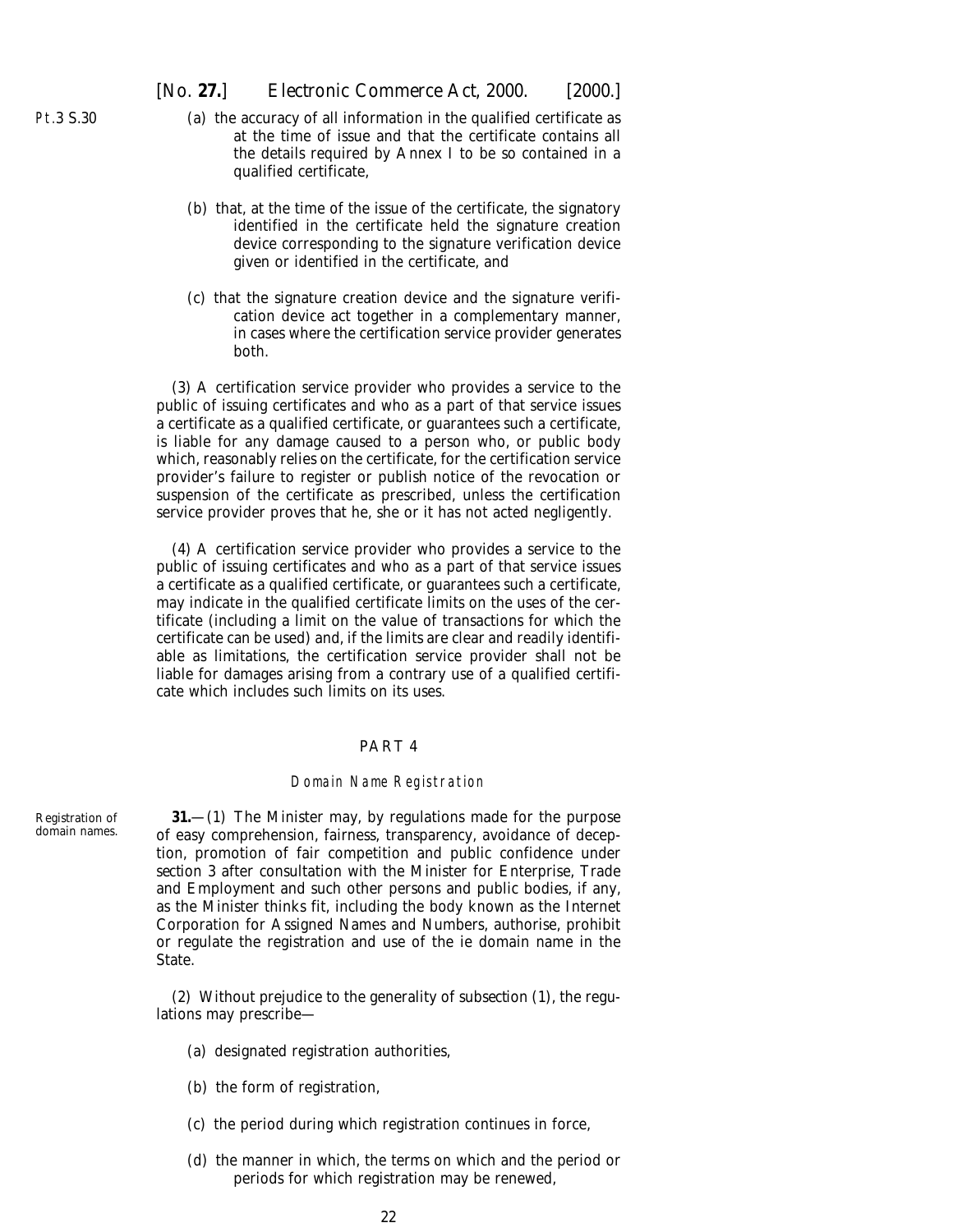<span id="page-21-0"></span>[2000.] *Electronic Commerce Act,* 2000. [*No.* **27.**]

- (*e*) the circumstances and manner in which registrations may be Pt.4 S.31 granted, renewed or refused by the registration authorities,
- (*f*) the right of appeal and appeal processes,
- (*g*) the fees, if any, to be paid on the grant or renewal of registration and the time and manner in which such fees are to be paid,
- (*h*) such other matters relating to registration as appear to the Minister to be necessary or desirable to prescribe.

(3) A person who contravenes or fails to comply with a regulation made pursuant to this section is liable on summary conviction to a fine not exceeding £500.

(4) In this section, ''ie domain name'' means the top level of the global domain name system assigned to Ireland according to the twoletter code in the International Standard ISO 3166-1 (Codes for Representation of Names of Countries and their Subdivision) of the International Organisation for Standardisation.

### **SCHEDULE**

Annexes to Directive of the European Parliament and of the Council on a Community Framework for Electronic Signatures *Section 2(3)(d).*

#### ANNEX I

#### *Requirements for qualified certificates*

Qualified certificates must contain:

- (*a*) an indication that the certificate is issued as a qualified certificate;
- (*b*) the identification of the certification-service-provider and the State in which it is established;
- (*c*) the name of the signatory or a pseudonym, which shall be identified as such;
- (*d*) provision for a specific attribute of the signatory to be included if relevant, depending on the purpose for which the certificate is intended;
- (*e*) signature-verification data which correspond to signaturecreation data under the control of the signatory;
- (*f*) an indication of the beginning and end of the period of validity of the certificate;
- (*g*) the identity code of the certificate;
- (*h*) the advanced electronic signature of the certification-service-provider issuing it;
- (*i*) limitations on the scope of use of the certificate, if applicable; and
- (*j*) limits on the value of transactions for which the certificate can be used, if applicable.

*Section 30(2)(a).*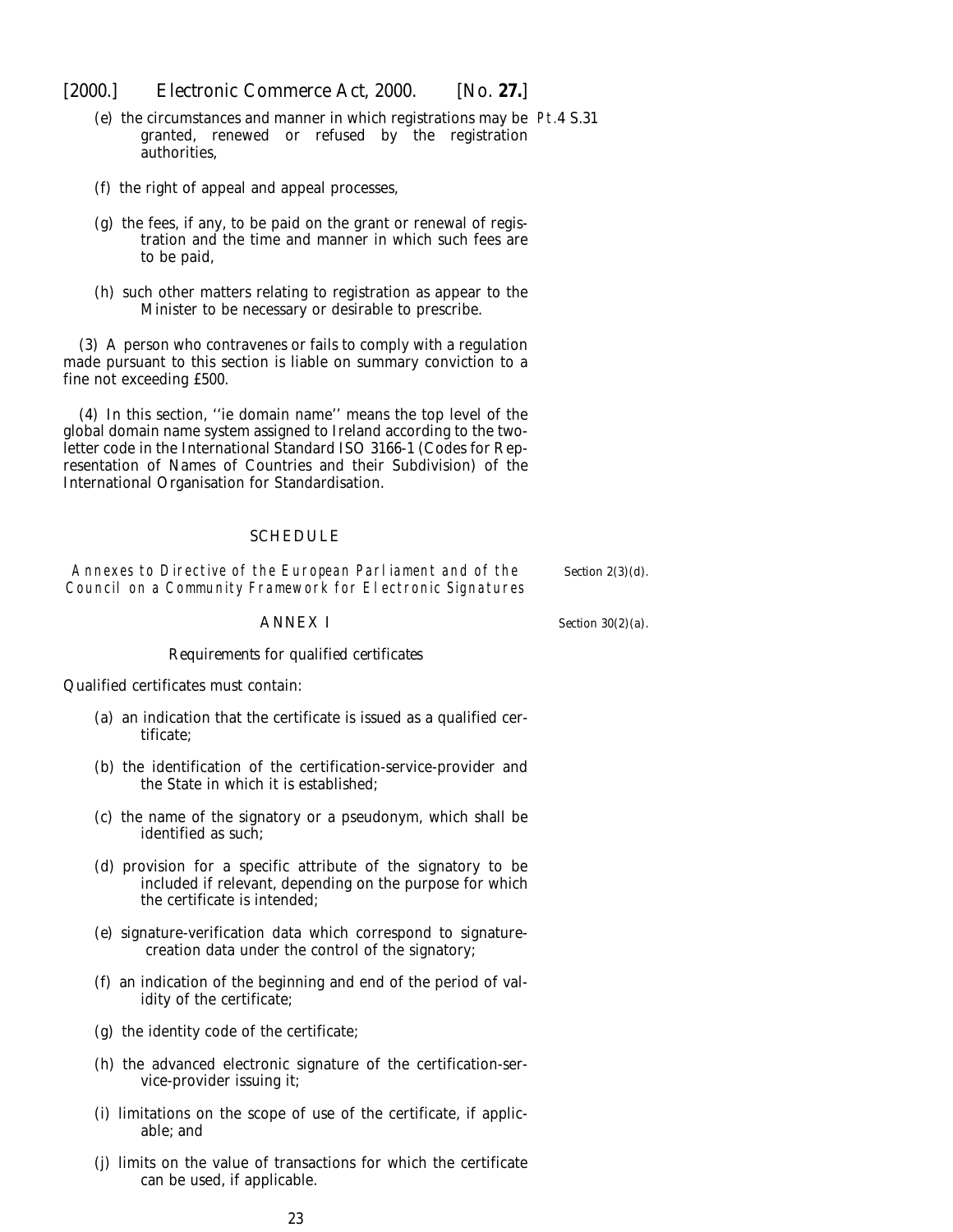#### ANNEX II

*Section 29(2)(c)(ii).*

Sch.

### *Requirements for certification-service-providers issuing qualified certificates*

Certification-service-providers must:

- (*a*) demonstrate the reliability necessary for providing certification services;
- (*b*) ensure the operation of a prompt and secure directory and a secure and immediate revocation service;
- (*c*) ensure that the date and time when a certificate is issued or revoked can be determined precisely;
- (*d*) verify, by appropriate means in accordance with national law, the identity and, if applicable, any specific attributes of the person to which a qualified certificate is issued;
- (*e*) employ personnel who possess the expert knowledge, experience and qualifications necessary for the services provided, in particular competence at managerial level, expertise in electronic signature technology and familiarity with proper security procedures; they must also apply administrative and managerial procedures which are adequate and correspond to recognised standards;
- (*f*) use trustworthy systems and products which are protected against modification and ensure the technical and cryptographic security of the processes supported by them;
- (*g*) take measures against forgery of certificates, and, in cases where the certification-service-provider generates signature-creation data, guarantee confidentiality during the process of generating such data;
- (*h*) maintain sufficient financial resources to operate in conformity with the requirements laid down in the Directive, in particular to bear the risk of liability for damages, for example by obtaining appropriate insurance;
- (*i*) record all relevant information concerning a qualified certificate for an appropriate period of time, in particular for the purpose of providing evidence of certification for the purposes of legal proceedings. Such recording may be done electronically;
- (*j*) not store or copy signature-creation data of the person to whom the certification-service-provider provides key management services;
- (*k*) before entering into a contractual relationship with a person seeking a certificate to support his electronic signature, inform that person by a durable means of communication of the precise terms and conditions regarding the use of the certificate, including any limitations on its use, the experience of a voluntary accreditation scheme and procedures for complaints and dispute settlement. Such information, which may be transmitted electronically, must be in writing and in readily understandable language. Relevant parts of this information must also be made available on request to third-parties relying on the certificate;